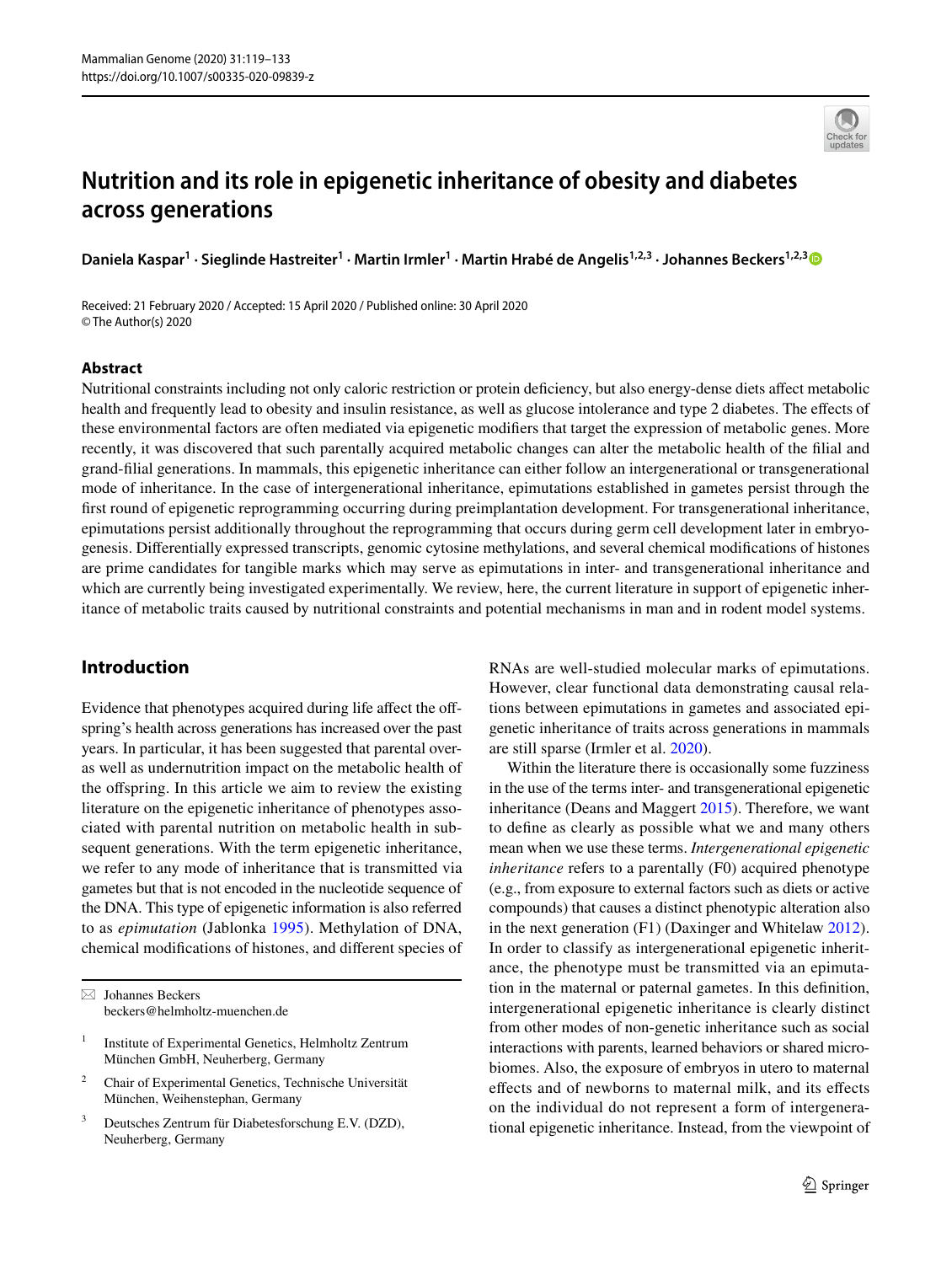the (epi-)geneticist it is the generation of exposed embryos or newborns that should be regarded as the F0 generation. However, in most publications which examine in utero exposure, authors refer to the maternal generation that receives a certain diet as F0 and the embryos they carry as F1. In the latter case, phenotypic alterations in F1 may also result from the exposure in utero. When we use the term intergenerational epigenetic inheritance, we always refer to epimutations associated with parental gametes (sperm or oocyte) that persist through or are somewhat resistant to the frst cycle of epigenetic reprogramming that occurs in the mammalian preimplantation embryo (Schaefer and Nadeau [2015](#page-14-0)). When we use the term *transgenerational epigenetic inheritance* we refer to epimutations that, in addition, also persist through the second round of reprogramming that occurs in the primordial germ cells later in embryogenesis (Hajkova [2002](#page-13-2)). Consequently, transgenerational epigenetic inheritance is associated with the inheritance of acquired traits from the parental F0 generation (that was exposed to environmental challenges) to at least the generation of grand-children (F2) and possibly also subsequent generations. Although the inheritance of an acquired phenotype from F0 to F2 is a necessary condition of transgenerational inheritance, it is, however, not a sufficient criterion. For example, an intergenerationally inherited epigenetic phenotype may again afect epimutations in the gametes of the F1 generation. Thus, F2 animals may present an epigenetic phenotype, but they do so as a result of exposure in the F1 generation and not as a result of transgenerational epigenetic inheritance. We take the freedom to use the term *epigenetic inheritance across generations* when we either mean both modes of epigenetic inheritance or when we discuss experiments in which the distinction between inter- and transgenerational epigenetics was unclear or not even considered.

Although there are currently about 400 genetic loci that have been associated with obesity and diabetes, they explain only a minor fraction of the heritability of these metabolic disorders (Fuchsberger et al. [2016](#page-12-2)). Instead, in the contemporary environment, which is rich in energy-dense diets, epigenetic inheritance may be one of the important factors that contribute to this pandemic of obesity and diabetes, which we are experiencing since the 1960s. It is unlikely that genetic drift over two to three generations in man could be responsible for the pandemic. Instead, it has been suggested that our thrifty epigenotype (which is an ancient trait) primes us and our progeny to become increasingly obese when energy-rich diets are abundant (Stoger [2008\)](#page-14-1).

Below we summarize the current literature on epidemiological studies and mammalian models that examine epigenetic inheritance of metabolic traits following dietary constraints. For this, we attempt to be as comprehensive as possible and cover most relevant studies on inter- and transgenerational inheritance published, so far. Since there are a plethora of studies dealing with efects of in utero exposure to diets, we needed to be more selective for this topic. In Table [1](#page-2-0) we provide a comprehensive overview of studies that examine diet-related inter- and transgenerational inheritance in rodent models. Finally, we give an overview of the literature that studies the molecular basis of epimutations associated with nutrition. With the term diet we refer to nutrition in general, including also some specifc food supplements that may interfere with epigenetic mechanisms.

# **Epidemiological studies in humans support the concept of intergenerational inheritance**

Epidemiological studies in humans provide the opportunity to monitor efects of nutrition on health parameters also across generations. The impact of human obesity and type 2 diabetes as well as of factors such as physical activity on epigenetic mechanisms that control gene expression across generations was recently reviewed (Ling and Ronn [2019](#page-13-3)). Below we examine in more detail retrospective data from calamities such as famines as well as prospective data from human cohorts. We focus on the role of parental malnutrition for the predisposition to develop the metabolic syndrome in the following generations.

#### **Retrospective studies: famines and historical records**

Numerous studies evaluated data from the Dutch famine birth cohort of the hunger winter 1944/45. Overall, they revealed an association between intrauterine exposure to maternal undernutrition and the development of the metabolic syndrome including obesity, elevated blood glucose levels, and decreased glucose tolerance in later life of people born during the famine (de Rooij et al. [2006](#page-12-3); Lumey et al. [2009](#page-13-4); Ravelli et al. [1998\)](#page-14-2). Furthermore, persistent changes in DNA cytosine methylation of several genes were found in blood samples from adult males that were undernourished in utero. Many of these genes were associated with pathways related to growth and metabolism (Heijmans et al. [2008](#page-13-5); Tobi et al. [2009,](#page-14-3) [2014\)](#page-14-4). These data agree with an impact of intrauterine and early postnatal undernutrition on metabolic health in adulthood. Interestingly, the prenatal undernutrition not only afected the generation born during the hunger winter, but also their offspring. This latter generation (progeny of parents that were born during the Dutch hunger winter) also displayed higher rates of obesity and increased neonatal adiposity, compared to ofspring of prenatally well-nourished parents. The observations gained from detailed analyses of the Dutch famine birth cohort agree with the hypothesis that the metabolic health of parents potentially affects their offspring's health (Painter et al. [2008](#page-13-6); Veenendaal et al. [2013\)](#page-14-5). However, sperm and oocytes of the parental generation were not archived at that time,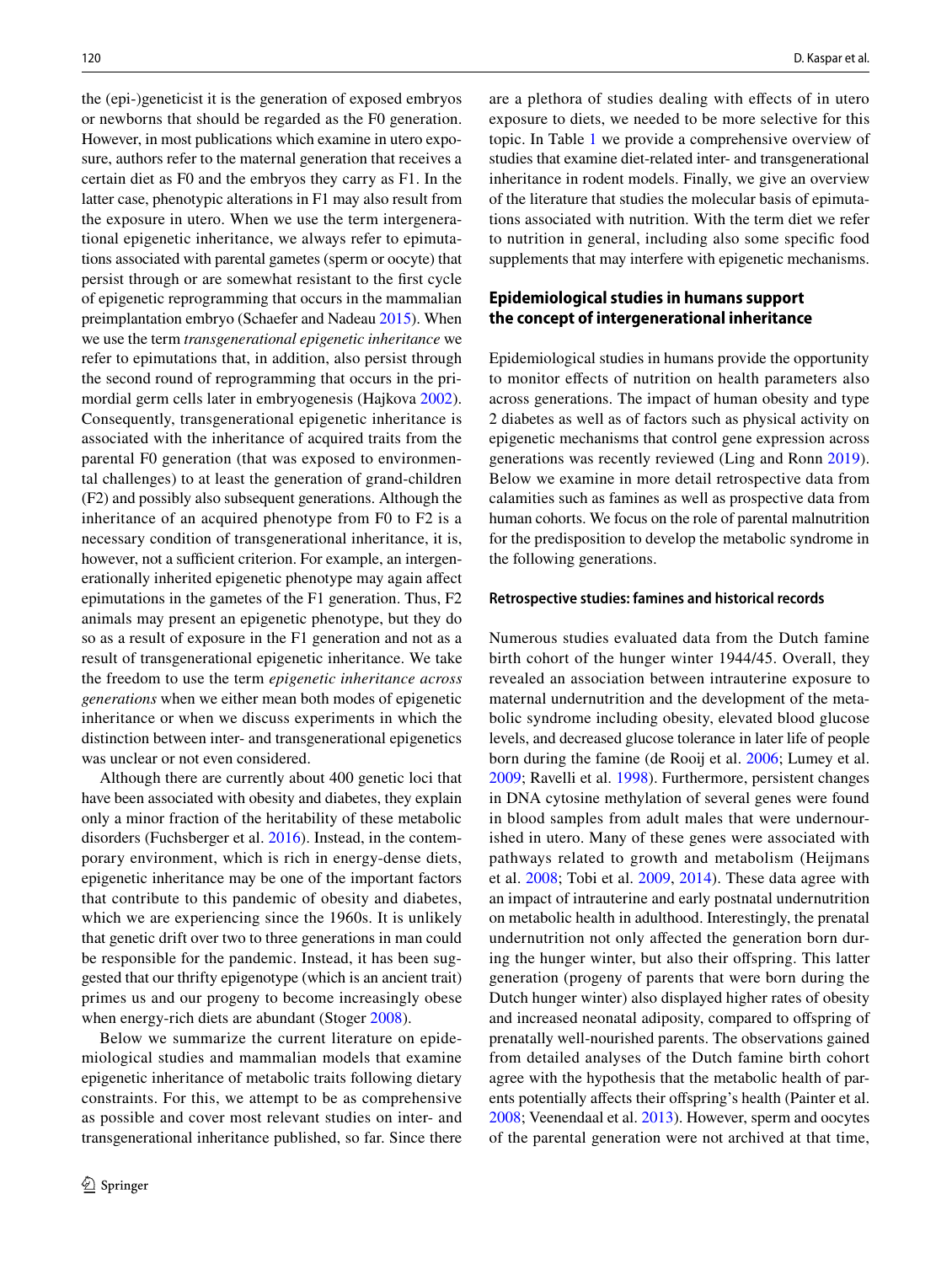<span id="page-2-0"></span>

|             |       | Table 1 Studies in rodents examining diet-related effects and their epigenetic inheritance |                |                         |              |                                  |                                    |                     |                                |                                           |
|-------------|-------|--------------------------------------------------------------------------------------------|----------------|-------------------------|--------------|----------------------------------|------------------------------------|---------------------|--------------------------------|-------------------------------------------|
| Inheritance |       | Species Nutritional                                                                        | Exposed parent | Analyzed genera-        |              | Analyzed sex Inheritance lineage |                                    |                     | IVF Epigenetic mark            | References                                |
|             |       | exposure                                                                                   |                | tion                    |              | 三个<br>E                          | $\rightarrow$ F2<br>$\overline{F}$ | $F2 \rightarrow F3$ |                                |                                           |
| In utero    | Rat   | £                                                                                          | z              | 囸                       | $m + f$      | z                                |                                    | z                   |                                | Sayer et al. (2001)                       |
|             | Rat   | G                                                                                          | Σ              | $F0-F1$                 | $\mathbf{E}$ | Σ                                |                                    | z                   |                                | Passos et al. (2000)                      |
|             | Rat   | g                                                                                          | Σ              | $F0-F1$                 | $m + f$      | Σ                                |                                    | z                   | $\overline{1}$                 | Desai et al. (2007)                       |
|             | Mouse | ГЫ                                                                                         | Σ              | 匞                       | ₿            | Σ                                |                                    | Z                   | $\,$ $\,$                      | Crossland et al.<br>(2017)                |
|             | Mouse | <b>G</b>                                                                                   | ⊠              | 匞                       | 目            | z                                |                                    | Z                   | meDNA                          | Balasa et al. (2011)                      |
|             | Rat   | <b>G</b>                                                                                   | Σ              | 匞                       | Е            | Σ                                |                                    | Z                   | $\overline{\phantom{a}}$       | Cavariani et al.<br>(2019)                |
|             | Rat   | 日                                                                                          | Σ              | 闰                       | Ε            | Σ                                |                                    | Z                   | $\overline{1}$                 | Rodriguez-Gonza-<br>$lex$ et al. $(2014)$ |
|             | Rat   | <b>G</b>                                                                                   | Σ              | 匞                       | Ε            | Σ                                |                                    | Z                   | $\overline{1}$                 | Toledo et al. (2011)                      |
|             | Mouse | g                                                                                          | Σ              | 匞                       | $m + f$      | Σ                                |                                    | Z                   | $\overline{\phantom{a}}$       | Jimenez-Chillaron<br>et al. (2005)        |
|             | Mouse | 日<br>田                                                                                     | Σ              | 匞                       | $m + f$      | Σ                                |                                    | Z                   | acHistone<br>meHistone,        | Hiramatsu (2012)<br>Masuyama and          |
|             | Rat   | <b>GHH</b>                                                                                 | $M+P$          | 匞                       | $\Xi$        | $\sim$                           |                                    | Z                   | $\begin{array}{c} \end{array}$ | Buckley et al.<br>(2005)                  |
|             | Mouse | <b>HFD</b>                                                                                 | Σ              | 匞                       | Ε            | Σ                                |                                    | Z                   | meDNA                          | Cannon et al.<br>(2014)                   |
|             | Mouse | EHD                                                                                        | Σ              | $F0-F1$                 | $m + f$      | z                                |                                    | Z                   | meDNA                          | Ge et al. (2014)                          |
|             | Mouse | Methyl supple-<br>mentation                                                                | Σ              | 国                       | $m + f$      | Σ                                |                                    | Z                   | $\overline{1}$                 | Wolff et al. (1998)                       |
|             | Mouse | g                                                                                          | Σ              | 匞                       | $\Xi$        | Σ                                |                                    | Z                   | meDNA, acHis-<br>tone          | Zelko et al. (2019)                       |
|             | Rat   | $\mathfrak{B}$                                                                             | Σ              | $\overline{\mathbb{H}}$ | $\Xi$        | $\geq$                           |                                    | Z                   | acHistone                      | Zhu et al. (2016)                         |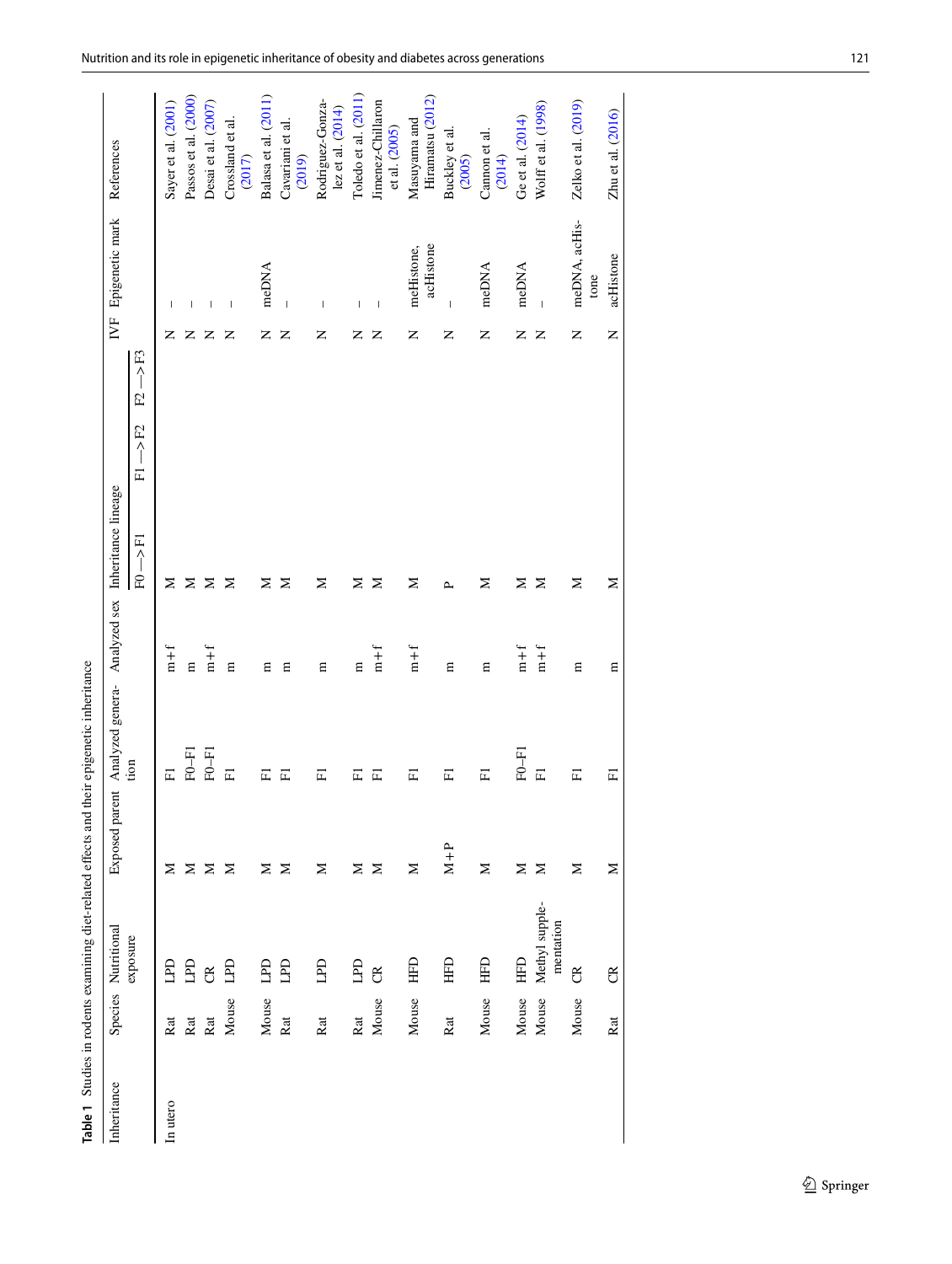| Inheritance       | Species                   | Nutritional                 | Exposed parent | Analyzed genera-        |                           | Analyzed sex Inheritance lineage |                                                                       | Ë                                        | Epigenetic mark         | References                         |
|-------------------|---------------------------|-----------------------------|----------------|-------------------------|---------------------------|----------------------------------|-----------------------------------------------------------------------|------------------------------------------|-------------------------|------------------------------------|
|                   |                           | exposure                    |                | tion                    |                           | $F0 - P1$                        | $\rightarrow$ F3<br>$\mathbf{E}$<br>$>$ F2<br>$\overline{\mathbb{H}}$ |                                          |                         |                                    |
| Intergenerational | Mouse                     | E                           | $\sim$         | $\overline{\text{H}}$   | $m + f$                   | $\sim$                           |                                                                       | $\square$                                | meDNA                   | Carone et al.<br>(2010)            |
|                   | Mouse                     | $\mathfrak{S}$              | Σ              | $F1 - F2$               | Ε                         | $\geq$                           | $\sim$                                                                | Z                                        | meDNA                   | Radford et al.<br>(2014)           |
|                   | Mouse                     | g                           | $\mathbf{z}$   | $F1 - F2$               | $\mathbbm{m}+\mathbbm{f}$ | $\geq$                           | $M, P, M+P$                                                           | $\overline{\phantom{a}}$<br>$\mathsf{z}$ |                         | Jimenez-Chillaron<br>et al. (2009) |
|                   | Mouse                     | $\mathfrak{B}$              | $\geq$         | $F1 - F2$               | $\mathbf{m}+\mathbf{f}$   | $\geq$                           | $M, P, M+P$                                                           | -1<br>Z                                  |                         | Kaczmarek et al.<br>(2016)         |
|                   | Rat                       | $\mathfrak{B}$              | $\geq$         | $F1 - F2$               | $m + f$                   | Σ                                | M, P                                                                  | $\overline{1}$<br>Z                      |                         | Harper et al. (2014)               |
|                   | Mouse                     | <b>GdT</b>                  | $\sim$         | $F0-F1$                 | $\Xi$                     | $\sim$                           |                                                                       | ≻                                        | smallRNA                | Sharma et al.<br>(2016)            |
|                   | Mouse                     | EHE                         | Σ              | $F1 - F2$               | $\overline{ }$            | Σ                                | $\geq$                                                                | z                                        | acHistone<br>meHistone, | Masuyama et al.<br>(2015)          |
|                   | Mouse                     | HFD                         | Σ              | $F0-F2$                 | $\Xi$                     | Σ                                | $\geq$                                                                | $\mathbf{I}$<br>Z                        |                         | Graus-Nunes et al.<br>(2015)       |
|                   | $\ensuremath{\text{Rat}}$ | EHE                         | Σ              | $F0-F2$                 | $m + f$                   | Σ                                | Σ                                                                     | z                                        |                         | Huang et al. (2017)                |
|                   | Rat                       | E                           | $\mathbf{r}$   | $F0-F1$                 | $\overline{ }$            | $\mathbf{r}$                     |                                                                       | Z                                        | meDNA                   | Ng et al. (2010)                   |
|                   | Rat                       | E                           | $\sim$         | $\overline{\mathbb{H}}$ | $\overline{ }$            | $\sim$                           |                                                                       | $\overline{1}$<br>z                      |                         | Ng et al. (2014)                   |
|                   | Mouse                     | E                           | $\sim$         | $F0-F1$                 | Е                         | $\sim$                           |                                                                       | $\overline{1}$<br>Z                      |                         | Fullston et al.<br>(2015)          |
|                   | Mouse                     | E                           | $\sim$         | $\overline{\mathbb{H}}$ | $m + f$                   | $\sim$                           |                                                                       | Z                                        | meDNA                   | Wei et al. (2014)                  |
|                   | Mouse                     | EHE                         | $M+P$          | $F0-F1$                 | $\mathbf{m}+\mathbf{f}$   | $M, P, M+P$                      |                                                                       | $\overline{\phantom{a}}$<br>≻            |                         | Huypens et al.<br>(2016)           |
|                   | Mouse                     | HFD                         | $\geq$         | $F0-F2$                 | $m + f$                   | $\geq$                           | $M, P, M+P$                                                           | Z                                        | meDNA                   | Dum and Bale<br>(2009)             |
|                   | Mouse                     | $±$ folic acid              | $\geq$         | $F0-F2$                 | $\Xi$                     | Σ                                | $\sim$                                                                | Z                                        | meDNA                   | Ly et al. $(2017)$                 |
|                   | Rat                       | Methyl depletion            | $\mathbf{r}$   | $\overline{\mathbb{H}}$ | $\Xi$                     | $\mathbf{r}$                     |                                                                       | Z                                        |                         | McCoy et al.<br>(2018)             |
|                   | Mouse                     | Methyl supple-<br>mentation | Σ              | $F0-F2$                 | $m + f$                   | Σ                                | $\sim$                                                                | L<br>Z                                   |                         | Cropley et al.<br>(2006)           |
|                   | Mouse                     | E                           | Σ              | $F1 - F2$               | $m + f$                   | Σ                                | $\sim$                                                                | $\blacktriangleright$                    | tsRNAs                  | Sarker et al. (2019)               |
|                   | Mouse                     | $\Xi$                       | $\mathbf{r}$   | $F0-F1$                 | Ε                         | $\mathbf{r}$                     |                                                                       | $\mathsf{z}$                             | <b>IncRNAs</b>          | An et al. (2017)                   |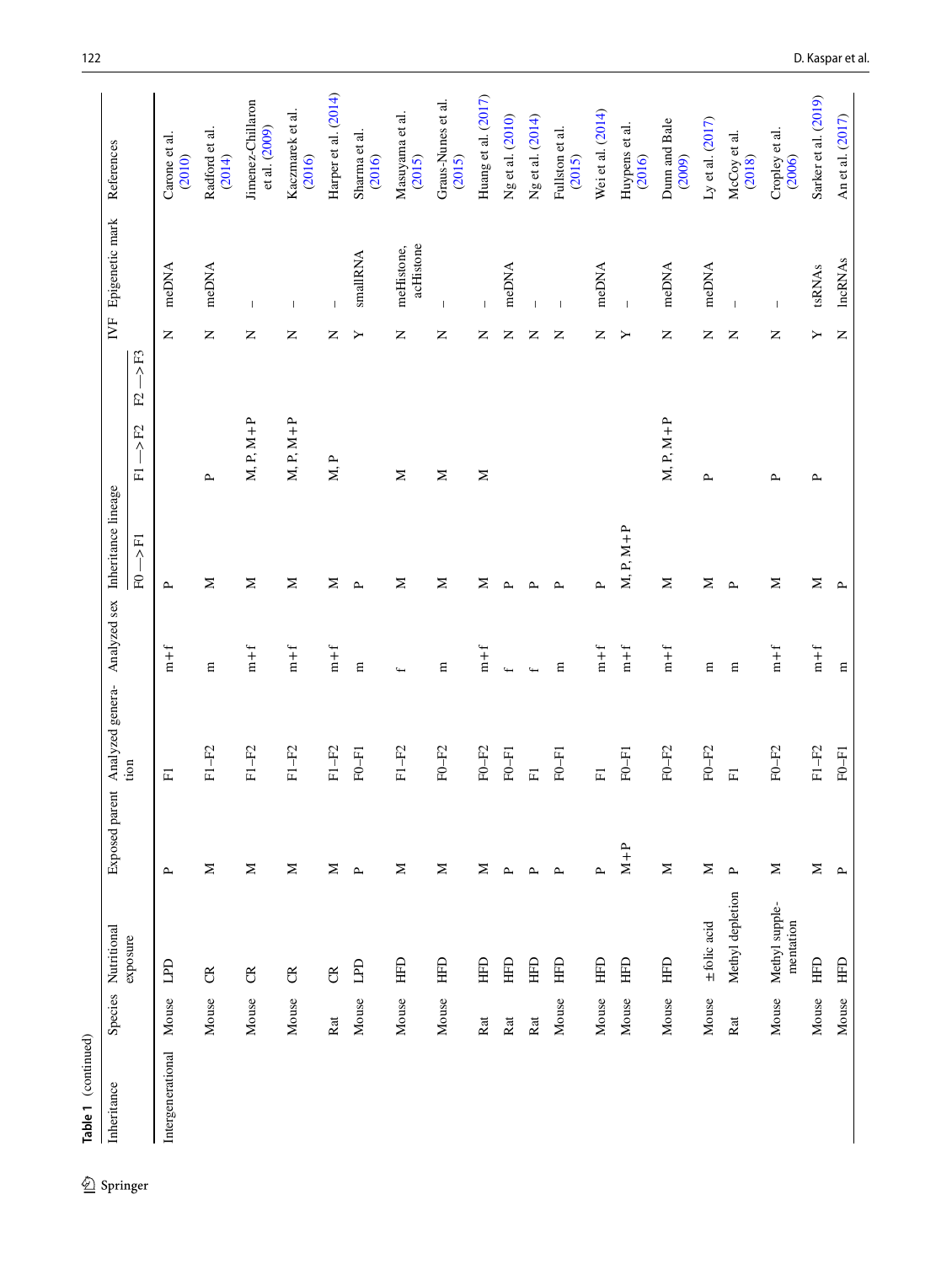| Table 1 (continued)             |       |                                 |                |                                                                                                                                                                                         |                |                                |              |              |   |                                |                                                                                                                                                                                                                                                                                                                                                                            |
|---------------------------------|-------|---------------------------------|----------------|-----------------------------------------------------------------------------------------------------------------------------------------------------------------------------------------|----------------|--------------------------------|--------------|--------------|---|--------------------------------|----------------------------------------------------------------------------------------------------------------------------------------------------------------------------------------------------------------------------------------------------------------------------------------------------------------------------------------------------------------------------|
| Inheritance                     |       | Species Nutritional<br>exposure | Exposed parent | Analyzed genera- Analyzed sex Inheritance lineage<br>tion                                                                                                                               |                | 三<br>一<br>E <sub>0</sub>       | $-$ >F2<br>匸 | CH<br>イ<br>E |   | IVF Epigenetic mark            | References                                                                                                                                                                                                                                                                                                                                                                 |
| Transgenerational Mouse         |       | LPD                             | Z              | $F1 - F3$                                                                                                                                                                               | 冒              | Σ                              | Σ            | Σ            | z | $\mathbf{I}$                   | Frantz et al. (2011)                                                                                                                                                                                                                                                                                                                                                       |
|                                 | Rat   | $\mathfrak{B}$                  | Σ              | $F1 - F3$                                                                                                                                                                               | $\overline{ }$ | Σ                              | Σ            | Σ            | z | $\overline{\phantom{a}}$       | Nowacka-Woszuk<br>et al. (2018)                                                                                                                                                                                                                                                                                                                                            |
|                                 | Rat   | $LPD+CR$                        | $M + P$        | $>50$ generations                                                                                                                                                                       | $m + f$        | $F0 \longrightarrow F50 M + P$ |              |              | z | acHistone<br>meHistone,        | Hardikar et al.<br>(2015)                                                                                                                                                                                                                                                                                                                                                  |
|                                 | Mouse | <b>GHH</b>                      | Σ              | E                                                                                                                                                                                       | $m + f$        | Σ                              | $\sim$       | $\sim$       | z | $\mathbf{I}$                   | Dunn and Bale<br>(2011)                                                                                                                                                                                                                                                                                                                                                    |
|                                 | Mouse | E                               | ≏              | $F0-F3$                                                                                                                                                                                 | $m + f$        | Σ                              | $\sim$       | $\sim$       | ≻ | meDNA                          | Sarker et al. (2018)                                                                                                                                                                                                                                                                                                                                                       |
|                                 | Mouse | E                               | ≏              | $F0-F2$                                                                                                                                                                                 | $m + f$        | ≏                              | M, P         |              | z | meDNA                          | Fullston et al.<br>(2013)                                                                                                                                                                                                                                                                                                                                                  |
|                                 | Mouse | EHE                             | ≏              | $F0-F2$                                                                                                                                                                                 | $m + f$        | ≏                              | M, P         |              | Z | $\overline{1}$                 | Fullston et al.<br>(2012)                                                                                                                                                                                                                                                                                                                                                  |
|                                 | Rat   | HFD                             | ≏              | $F0-F2$                                                                                                                                                                                 | $m + f$        | ≏                              | $\sim$       |              | z | meDNA, sncR-<br><b>NAs</b>     | de Castro et al.<br>(2016)                                                                                                                                                                                                                                                                                                                                                 |
|                                 | Rat   | HFD                             | $\mathbf{r}$   | E                                                                                                                                                                                       | $\overline{ }$ | $\sim$                         | $\sim$       |              | Z | $\overline{\phantom{a}}$       | de Castro et al.<br>(2019)                                                                                                                                                                                                                                                                                                                                                 |
|                                 | Mouse | <b>HFD/HSD</b>                  | Σ              | $F0-F3$                                                                                                                                                                                 | $m + f$        | Σ                              | ≏            | $\sim$       | ≻ | $\overline{\phantom{a}}$       | Ferey et al. (2019)                                                                                                                                                                                                                                                                                                                                                        |
|                                 | Rat   | Vinclozolin                     | Σ              | $F0 - F3$                                                                                                                                                                               | 目              | Σ                              | ≏            | ≏            | z | meDNA,<br>acHistone,<br>sncRNA | Ben Maamar et al.<br>(2018)                                                                                                                                                                                                                                                                                                                                                |
|                                 | Rat   | <b>BPA</b>                      | Σ              | $F1 - F3$                                                                                                                                                                               | $m + f$        | Σ                              | $M + P$      | $M + P$      | Z | meDNA                          | Manikkam et al.<br>(2013)                                                                                                                                                                                                                                                                                                                                                  |
|                                 | Rat   | <b>BPA</b>                      | Σ              | $F1 - F3$                                                                                                                                                                               | Ε              | $\geq$                         | $\sim$       | $\sim$       | Z | $\overline{\phantom{a}}$       | Salian et al. (2009)                                                                                                                                                                                                                                                                                                                                                       |
| RNA, lncRNA long non-coding RNA |       |                                 |                | Comprehensive overview of published studies that examine inter- and transgenerational inheritance of diet-related effects in rodent models and selection of studies of in utero effects |                |                                |              |              |   |                                | HFD high-fat diet, LPD isocaloric low protein diet, CR caloric restriction, BPA bisphenol A, HFD/HSD high-fat and high sugar diet, M maternal, P paternal, M + P parental, m males, f temales,<br>m + f males and females, Y yes, N no, meDNA DNA methylation, meHistone Histone methylation, acHistone acetylation, sncRNA small non-coding RNA, tsRNA tRNA derived small |

<sup>2</sup> Springer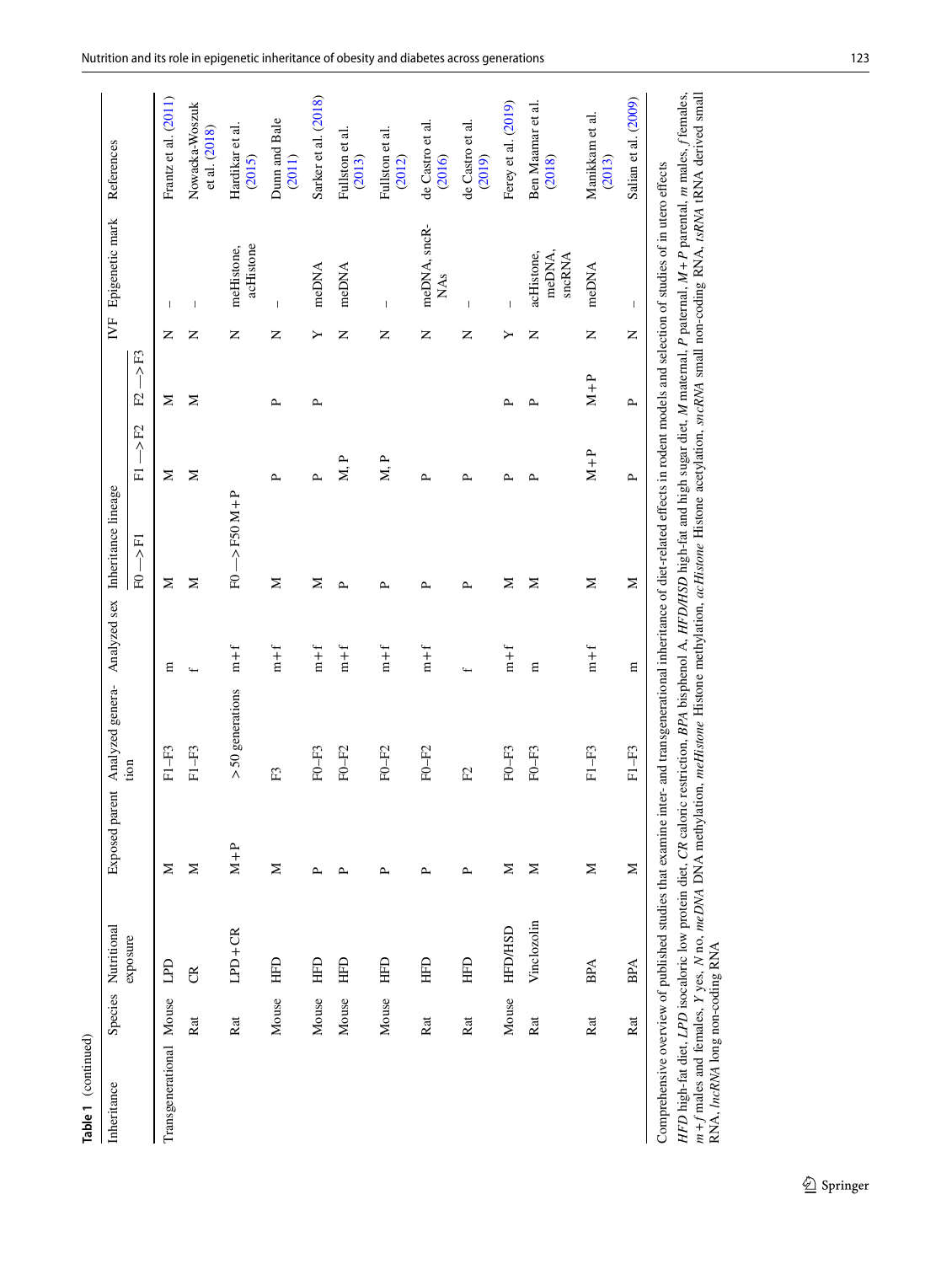precluding the study of epigenetic modifcations in gametes as potential causative epimutations.

Efects of prenatal undernutrition on metabolic health later in adulthood were also studied in people that were born during the Chinese famine that occurred from 1959 to 1961. These studies reported overweight, type 2 diabetes, hyperglycemia, metabolic syndrome, and schizophrenia more frequently among adults born during the years of the famine compared to people born in the years after the famine. These data support direct effects of the in utero undernutrition. However, uncontrolled age diferences of the analyzed probands of famine and post-famine birth groups during the evaluation period may also play a role (Li and Lumey [2017](#page-13-22)). An indication for epigenetic inheritance from one generation to the next came from a study examining the metabolic health in the generation that followed the parents born during the Chinese famine. Also they had an increased risk of hyperglycemia, similar to the second generation following the Dutch hunger winter. Although these observations may suggest the intergenerational transmission of a parentally acquired metabolic phenotype, potential causative epimutations were not examined (Li et al. [2017\)](#page-13-23).

Another well-known study utilized historical records on food availability to associate mortality rates in residents of the Swedish town Överkalix as well as in their children and grand-children. One of the intriguing fndings was that overnutrition during the slow growth period of childhood (girls 8 to 10 years, boys 9 to 12 years) had a profound efect on cardiovascular and diabetes-related deaths on flial and grand-flial generations through the male lineage (Kaati et al. [2002](#page-13-24)). In this cohort, evidence for transgenerational epigenetic inheritance in humans due to dietary alterations was described.

In the past decades Pima Indians and the citizens of Nauru represented populations with the highest increase of diabetes prevalence rates worldwide. It has been postulated that genetic predisposition together with sudden environmental changes such as processed food, calorie-dense diets (so-called cocacolarization) and a sedentary lifestyle were responsible for this dramatic progress (Bennett [1999;](#page-12-22) Zimmet et al. [1982\)](#page-14-19). But so far, only very few studies address the impact epimutations could have on the rapidly increasing diabetes prevalence (Rosario et al. [2014\)](#page-12-23). In particular, there is unfortunately no detailed analysis of inter- or transgenerational epigenetic inheritance in these populations available.

#### **Prospective studies of human cohorts**

In contrast to retrospective studies outlined above, prospective studies in man have the advantage that they are specifcally designed to address certain research questions and they have lent additional support to the idea that parental exposure to diverse environmental factors can affect the offspring's metabolic health.

For example, the Avon Longitudinal Study of Parents and Children (ALSPEC) showed that BMI was higher in 9-yearold sons the earlier the father started smoking and despite no signifcant association with BMI, daughters showed a reduction in total lean mass (Northstone et al. [2014;](#page-13-25) Pembrey et al. [2006\)](#page-14-20). Grand-maternal smoking during pregnancy on the other hand, resulted in increased birthweight, body length at birth, and BMI in grandsons, but not granddaughters (Miller et al. [2014\)](#page-13-26). A study in Norwegian men found that risk of obesity increased with higher paternal, but not maternal age at birth (Eriksen et al. [2013\)](#page-12-24). Moreover, as shown in the Newborn Epigenetics STudy (NEST) cohort, paternal obesity altered small RNA content and DNA methylation in human spermatozoa (Donkin et al. [2016](#page-12-25)) as well as DNA methylation in umbilical cord blood leukocytes in ofspring of these obese individuals (Soubry et al. [2015\)](#page-14-21).

Compared to the historical famines and their adverse infuence on metabolic health, moderate fasting and caloric restriction were repeatedly reported to have beneficial efects on longevity and metabolic health (Di Francesco et al. [2018](#page-12-26)). Six months of caloric restriction signifcantly improved health through reduced body weight and metabolic rate (Heilbronn et al. [2006\)](#page-13-27) and also time-restricted feeding in which probands consumed their entire daily food allowance within a period of 4–12 h, showed improved health parameters (Gabel et al. [2018](#page-12-27); Gill and Panda [2015](#page-12-28); Tinsley et al. [2017](#page-14-22)). This was especially the case if feeding was carried out within the frst half of the day and even when probands were suffering from metabolic syndrome (Wilkinson et al. [2020](#page-14-23)). Nevertheless, inheritance of these improved health markers has not been investigated yet.

Not so surprisingly, parental physical exercise can have a significant impact on the offspring as well (Denham [2018](#page-12-29)). Recent fndings indicate that certain circulating miRNAs in blood are controlled by exercise (Bye et al. [2013](#page-12-30); Nielsen et al. [2014](#page-13-28); Wardle et al. [2015](#page-14-24)) and changes in genome-wide DNA methylation are detectable also in human spermatozoa (Denham et al. [2015](#page-12-31)). Such epimutations may provide tangible marks and molecular mechanisms of epigenetic inheritance across generations (see ["Epimutations triggered by](#page-9-0) [diets"](#page-9-0) section). Also, maternal exercise during pregnancy was linked to a reduced obesity risk in offspring (Mourtakos et al. [2015](#page-13-29)) and diferentially methylated regions in imprinted genes in the offspring (McCullough et al. [2015](#page-13-30)). However, these observations could also be attributed to the in utero exposure of the embryo and not to epigenetic inheritance via gametes.

Even in the prospective human epidemiological studies it is an inherent difficulty to discern associations from causalities. An important complication of epidemiological studies, in general, is that they are often accompanied by additional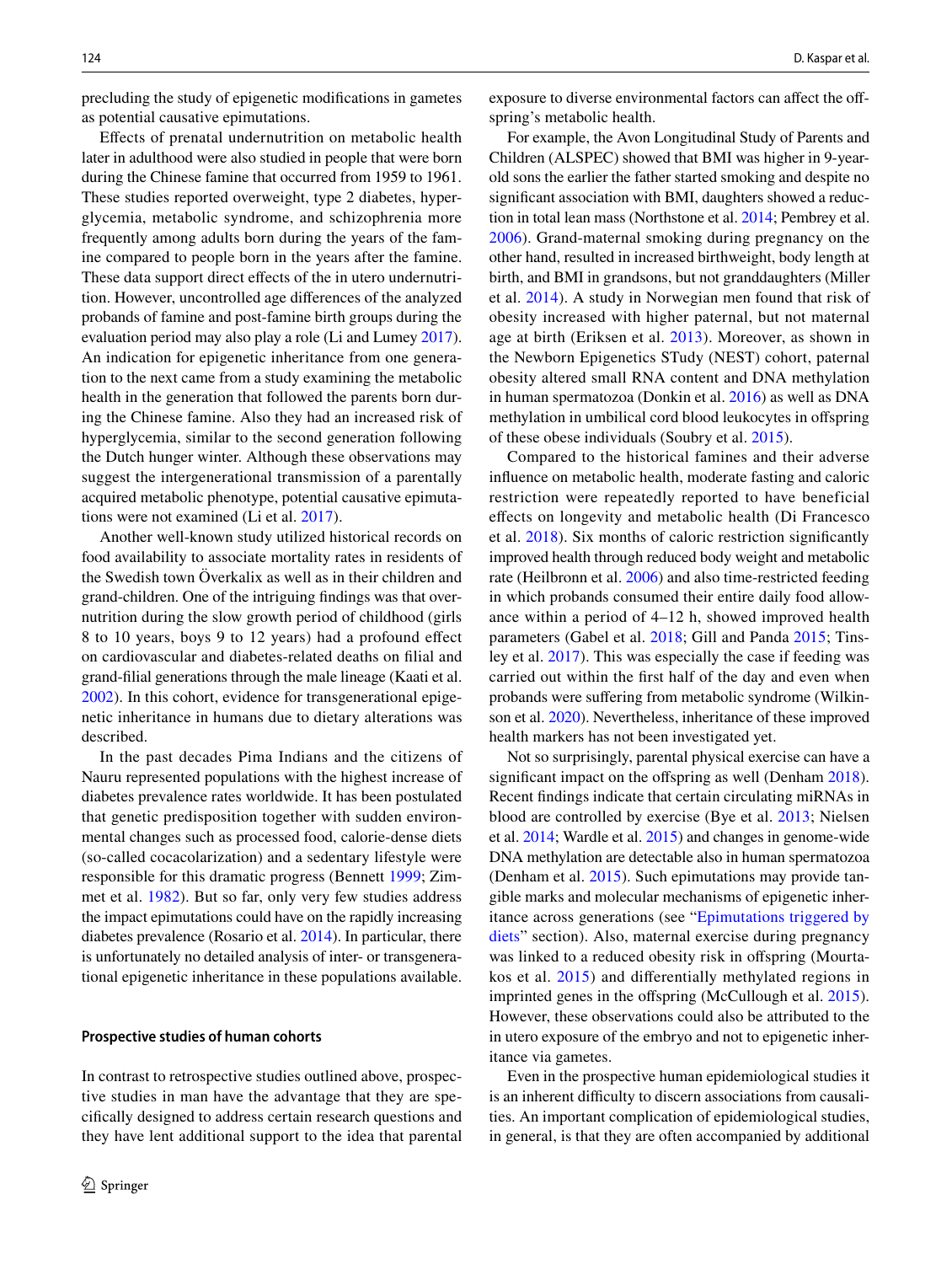confounding factors. For example, famines like those mentioned above, may also involve traumatic events, which were shown to also affect the offspring's health (Yehuda et al. [2014](#page-14-25); Mehta et al. [2019](#page-13-31)). Dissecting true epigenetic inheritance via gametes from efects of confounding factors in human studies is a major challenge and often not possible, mostly because progeny and parents usually share the same environment. Data are often evaluated and reported by the subjects themselves or their relatives and biological samples sometimes are not easily accessible. Furthermore, a comprehensive adjustment for potential confounding factors such as genetic and non-genetic family history, physical activity, dietary patterns and energy intake, culture, and behavior is usually not possible. More prospective studies on epigenetic inheritance of fasting and exercise in humans and combined studies in man and, for example, mouse are required to better understand the true potential of the benefcial impact on metabolic health in the progeny. Yet the existing epidemiological data agree with the more convincing data from animal models showing that acquired metabolic traits afect metabolic health in the flial and grand-flial generations.

# **Animal models showing epigenetic inheritance across generations**

Using rodents as model systems enables the exclusion of confounding factors and other limitations of human studies such as genetic and environmental heterogeneity. Within the last decade, many studies demonstrated that parental nutrients, trauma as well as other environmental factors can have profound efects on metabolic health across generations even when the external factor is no longer affecting the individual. The speedy increase of new discoveries also indicates the relevance of this thriving research feld. However, the studies usually difer signifcantly in the type of diet, time and duration of exposure, phenotyping of the metabolic outcome, and in the analyses of underlying molecular mechanisms. In the following, we provide an overview of the current literature and structure it according to the type of dietary constraint, individual food supplements, and endocrine disruptors in rodents (see also Table [1\)](#page-2-0).

However, because it is such a striking and convincing example of epigenetic inheritance, we want to start with a study that is not on the topic of an acquired metabolic trait but that demonstrated the epigenetic inheritance of a learned behavioral trait. In this case, the conditioned fear associated with the odor of acetophenone (in F0), was transmitted to flial (F1) and grand-flial generations (F2) (Dias and Ressler [2014](#page-12-32)). What makes this study so outstanding is the fact that the behavioral sensitivity to acetophenone in the F1 and F2 generations was accompanied by increased activity of the corresponding olfactory receptor (*Olfr151*) and the hypomethylation of the *Olfr151* gene in sperm of F0 and F1 males. Epigenetic inheritance via the parental gametes was evident due to the use of in vitro fertilization (IVF) and naïve and healthy fosters to produce F1 and F2 offspring (Dias and Ressler [2014\)](#page-12-32). Besides the well-studied epigenetic mechanism of transgenerational inheritance of coat color associated with the agouti locus (Blewitt et al. [2006](#page-12-33); Dolinoy et al. [2010](#page-12-34)) and a kinked tail phenotype with the axin locus in mice (Morgan et al. [1999\)](#page-13-32), this is, so far, one of the most convincing associations between the epigenetic inheritance of a trait and a molecular mechanism—so convincing, because of its rational association with the expression and function of a single odor receptor gene.

Nevertheless, nutrition represents a major environmental factor that strongly impacts on metabolic health in humans and other mammals. Changes in the nutritional status can lead to acquired metabolic phenotypes that can be inherited across generations (Carone et al. [2010](#page-12-10); Radford et al. [2014](#page-14-13)).

#### **Undernutrition**

Investigations on undernutrition mostly focus either on caloric restriction or protein-restricted (isocaloric) diets, both of which were shown to signifcantly increase longevity and impact behavioral traits in adult rodents (Ingram and Cabo [2017\)](#page-13-33). Furthermore, caloric restriction could ameliorate cardiomyopathy through elevated levels of PPARα (Cohen et al. [2017\)](#page-12-35) and completely prevent diabetes in New Zealand Obese (NZO) mice (Baumeier et al. [2015](#page-11-3)). These beneficial effects of caloric restriction on health parameters in adults must be distinguished from detrimental efects of exposure to dietary restriction in early life.

Maternal (F0) undernutrition by feeding isocaloric low protein diet (LPD) during gestation and lactation efectively altered in utero environment (Sayer et al. [2001\)](#page-14-6) and signifcantly reduced milk production and milk quality (Crnic and Chase [1978](#page-12-36); Grigor et al. [1987;](#page-12-37) Grimble and Mansaray [1987](#page-13-34); Passos et al. [2000](#page-14-7)). In both male and female rats (F1), prenatal and early postnatal caloric restriction led to lower body weight with hypoglycemia at weaning (Desai et al. [2007](#page-12-4)). They were also at higher risk for developing obesity later in adulthood (Desai et al. [2007](#page-12-4); Crossland et al. [2017](#page-12-5)). In addition, diferential hepatic gene expression, decreased energy expenditure and increased anxiety-like behavior were found in these rats (Crossland et al. [2017;](#page-12-5) Balasa et al. [2011\)](#page-11-0). Strikingly, maternal (F0) LPD either only during gestation or during gestation and lactation also had a profound effect in the F1 males on sperm quality, the structure or function of the epididymis, and was associated with increased testicular and sperm oxidative stress (Cavariani et al. [2019](#page-12-6); Rodriguez-Gonzalez et al. [2014](#page-14-8); Toledo et al. [2011](#page-14-9)). DNA methylation in offspring's (F1) sperm was also altered after in utero (F0) caloric restriction (Radford et al. [2014](#page-14-13)). Although the proof of an intergenerational inheritance in the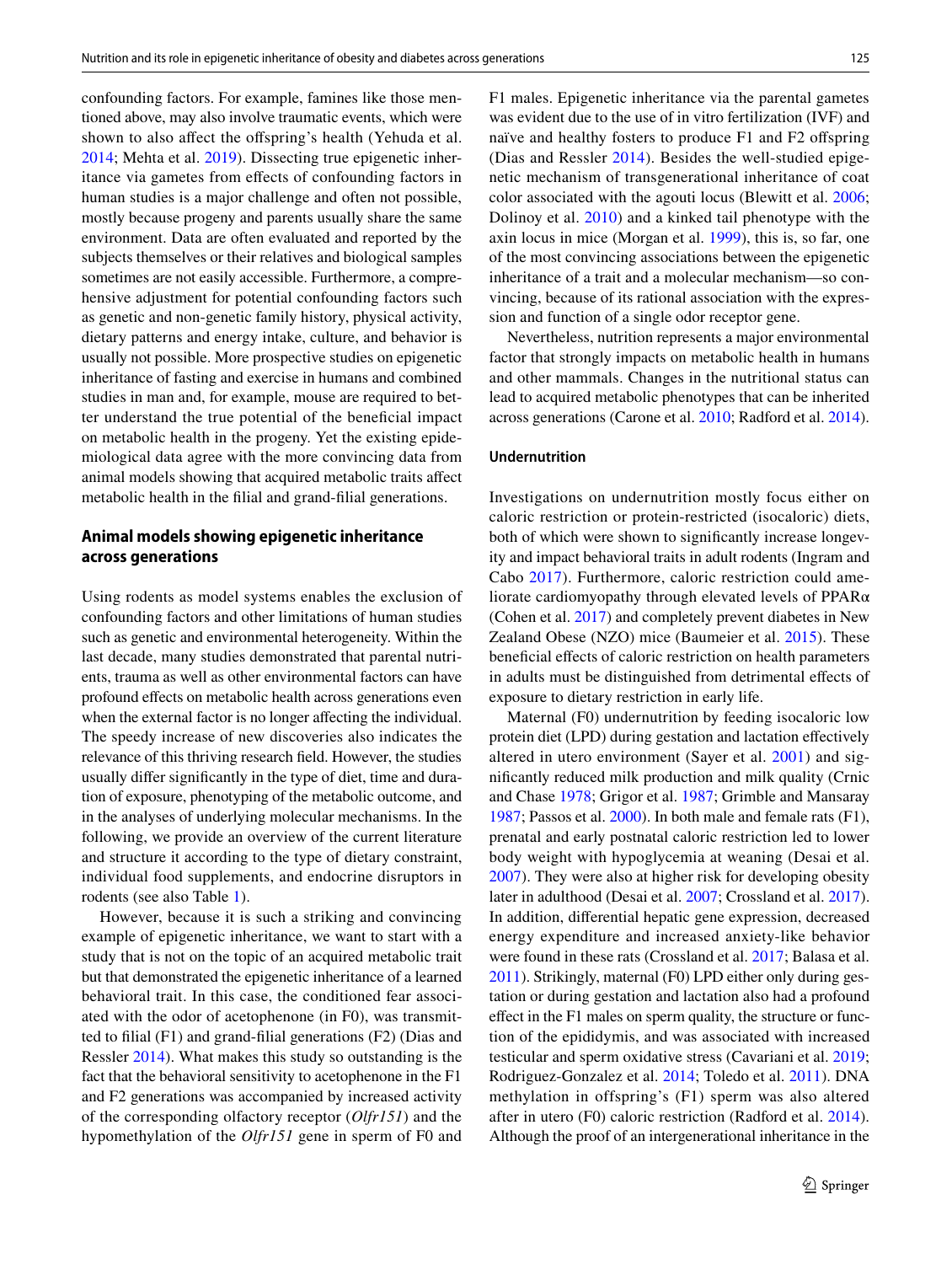latter experiments is still missing, the observed changes in the male reproductive system and the sperm methylome following protein or caloric restriction in early life lend support to potential epigenetic mechanisms.

Whereas the studies above only linked early nutritional constraints to epigenetic modifers, clear intergenerational epigenetic inheritance of metabolic impairment after in utero undernutrition was demonstrated as well (Jimenez-Chillaron et al. [2005,](#page-13-7) [2009;](#page-13-9) Kaczmarek et al. [2016\)](#page-13-10). Restriction of maternal (F0) caloric intake to 50% of the caloric consumption in an ad libitum fed control group during lactation resulted in altered body composition and delayed onset of puberty in the ofspring (F1). Transcriptomic changes afected kisspeptin signaling in the hypothalamus of F1 pups. These phenotypic and transcriptomic changes in the F1 were subsequently transmitted to both male and female F2 progeny in agreement with potential intergenerational inheritance of traits acquired before weaning (Kaczmarek et al. [2016\)](#page-13-10). However, in this study only the hypothalamus was analyzed omitting other metabolically active tissues that could be important. Furthermore, low birth weight, obesity, and impaired glucose tolerance in male offspring (F1) after maternal (F0) caloric restriction (Jimenez-Chillaron et al. [2005](#page-13-7)) were transmitted to the subsequent and naïve (unchallenged) F2 mice through either paternal, maternal or both lineages (Jimenez-Chillaron et al. [2009\)](#page-13-9). In contrast, the increase in the expression of hippocampal *Insulin-like growth factor 2* (*Igf2*) of adult rats after grand-maternal caloric restriction were transmitted only via the female germline (Harper et al. [2014\)](#page-13-11).

Not only maternal but also paternal LPD was found to impact on the ofspring's metabolic pathways, indicating intergenerational inheritance more clearly. For instance, it was shown that paternal LPD before mating led to modest alterations in DNA methylation in offspring's liver, and therefore, elevated expression of hepatic genes was involved in lipid and cholesterol biosynthesis (Carone et al. [2010](#page-12-10)). This intergenerational transmission of the information about paternal LPD was clearly attributed to epigenetic changes in spermatozoa due to the fact that IVF was used to produce the ofspring (Sharma et al. [2016](#page-14-14)).

Evidence for transgenerational epigenetic inheritance of prenatal undernutrition is hard to find in the literature. In one example, prenatal protein restriction (F1) led to reduced insulin levels at weaning as well as reduced β-cell-to-pancreatic-mass ratio at birth and at weaning over three generations (F1–F3) via the maternal lineage. However, body weight at birth was only signifcantly lower in the frst generation and by weaning all pups caught up in all generations (Frantz et al. [2011\)](#page-12-15). Also altered expression of genes involved in DNA methylation and histone acetylation in three generations (F1-F3) after maternal (F0) caloric restriction was transmitted via the maternal lineage

(Nowacka-Woszuk et al. [2018\)](#page-13-19). Moreover, rats exposed to a diet restricted in protein and calories for over 50 generations displayed lower birth weight, a higher susceptibility to diabetes, and altered histone modifcation of the insulin promoter. This phenotype and associated epigenetic signatures were not reversed after two generations of unrestricted access to normal chow (Hardikar et al. [2015\)](#page-13-20).

Taken together, several studies in rodents confirmed intergenerational epigenetic inheritance due to undernutrition. However, literature on the dissection of the underlying molecular mechanism(s) is still sparse (Radford et al. [2014](#page-14-13); Sharma et al. [2016\)](#page-14-14) and requires further research (see also "[Epimutations triggered by diets](#page-9-0)" section).

#### **Overnutrition**

Maternal overnutrition, overweight, and diabetes before or during gestation notably increases the offspring's risk for obesity and diabetes (reviewed in Alfaradhi and Ozanne [2011](#page-11-4)). Also the paternal infuence on ofspring's metabolic health has become more and more apparent (reviewed in Rando [2016\)](#page-14-26). In rodents, for example, the in utero exposure of embryos to maternal overnutrition has signifcant impact on progeny metabolism (Masuyama and Hiramatsu [2012](#page-13-8); Buckley et al. [2005](#page-12-7); Cannon et al. [2014\)](#page-12-8). A series of studies showed that the ofspring's exhibition of hypertension, insulin resistance, and hyperlipidemia was associated with changes in DNA methylation and histone modifcation (see "[Epimutations triggered by diets"](#page-9-0) section) (Masuyama and Hiramatsu [2012](#page-13-8); Ge et al. [2014\)](#page-12-9). Interestingly, this metabolic phenotype was further transmitted to granddaughters (F2) independent of the maternal diet (F1) but reversed after three consecutive generations of normal maternal diet suggesting an intergenerational mode of epigenetic inheritance (Masuyama et al. [2015\)](#page-13-12). In another study, effects of maternal overnutrition were found on the gene expression levels but not on DNA methylation patterns in liver of male ofspring (F1) (Cannon et al. [2014\)](#page-12-8). Additional support for intergenerational epigenetic inheritance came from studies in which a maternal high-fat diet (HFD) before or during gestation (F0) resulted in signifcantly higher body weight and impaired glucose tolerance in ofspring (F1) and during early life in the grand-flial generation (F2). In animals of the F1 and F2 generation, pancreatic islets were afected such that β-cell function and proliferation were impaired (Graus-Nunes et al. [2015](#page-12-11); Huang et al. [2017](#page-13-13)).

In rats, a paternal HFD exposure (F0) impaired insulin secretion and glucose tolerance in female offspring (F1) (Ng et al. [2010](#page-13-14)). Gene expression signatures in pancreatic islets and in white adipose tissue were altered (). Also, cognitive impairments were found in the flial, but not grandflial generation, of HFD-induced obese fathers accompanied by altered methylation patterns in paternal spermatozoa,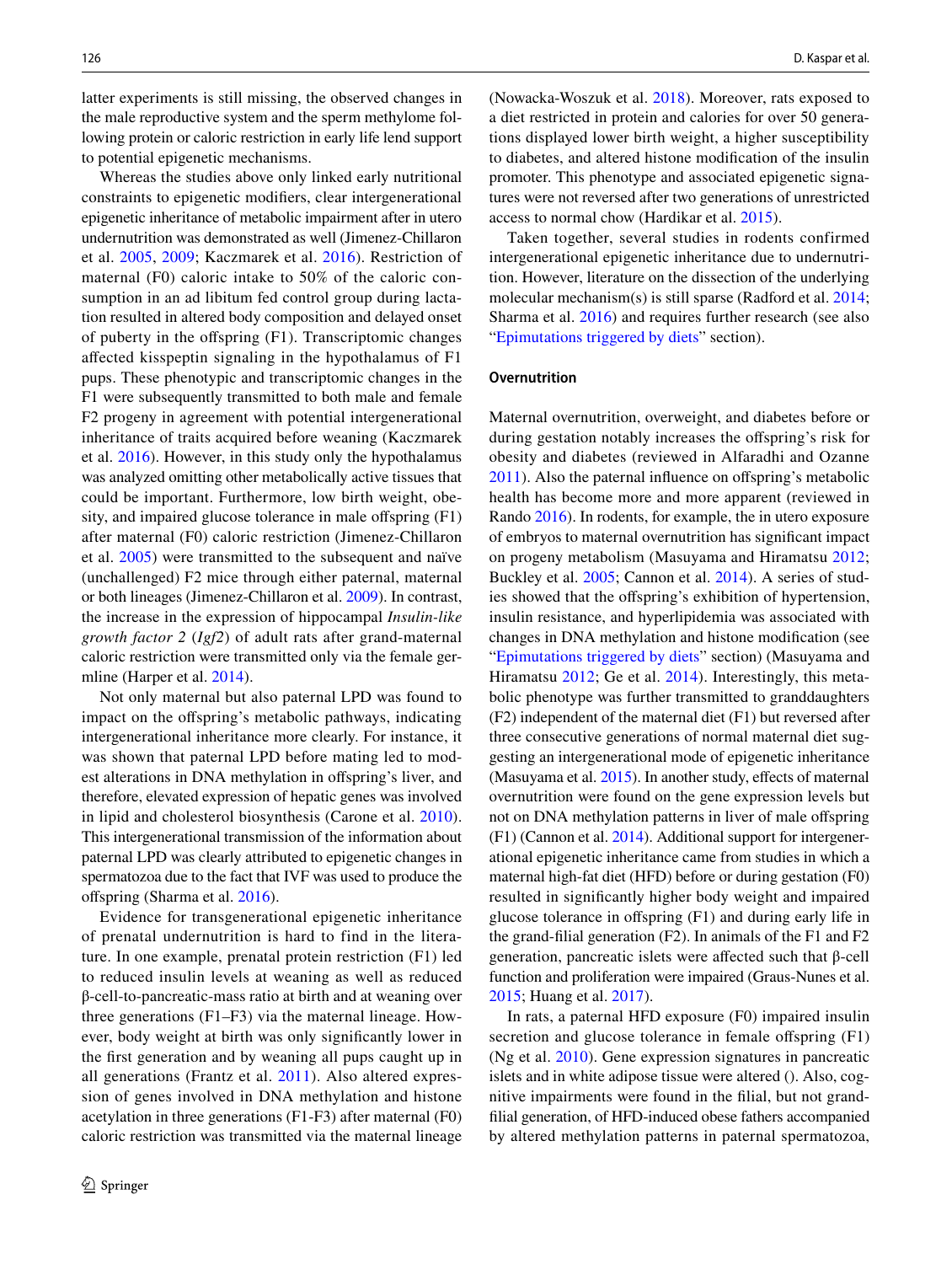suggesting inter- but not transgenerational inheritance (Zhou [2018\)](#page-14-27). An obesogenic environment in both the paternal (F0) and flial (F1) generation exacerbated the obesity risk in male F1 animals thus indicating an additive efect of HFD treatment over two generations. The F1 generation exhibited increased body weight and adiposity as well as higher concentrations of serum cholesterol, triglyceride, HDL, and NEFA compared with the F1 and F0 generations on control diet (Fullston et al. [2015](#page-12-12)). Furthermore, paternal HFDinduced prediabetes increased the susceptibility of diabetes in ofspring and altered gene expression in pancreatic islets as well as methylome patterns in paternal sperm (Wei et al. [2014](#page-14-15)). Unfortunately, in all these studies above in support of intergenerational inheritance of a paternal exposure, confounding factors from natural fecundation were not excluded by complementing the data with IVF-derived offspring.

Interestingly, observations regarding sex specifcity and parental lineage of inheritance often difer between studies. Parental HFD led to increased body weight and glucose intolerance in a sex-specifc and parent-of-origin-specifc manner (Huypens et al. [2016](#page-13-16)). Moreover, intergenerational inheritance through the germline was evident because offspring were produced via IVF instead of natural fecundation. Here, gametes of HFD-treated parents were used and resulting embryos were transferred to healthy foster mothers to carry out the progeny. This use of IVF excluded that confounding factors during gestation and lactation, transfer of parental microbiome, or parental behavior could contribute to the observed epigenetic inheritance (Huypens et al. [2016\)](#page-13-16). A signifcant increase in body length and reduced insulin sensitivity were reported in the F1 and F2 generation after maternal HFD exposure through both maternal and paternal lineages (Dunn and Bale [2009\)](#page-12-13). However, in the F3 generation, this increased body size was only displayed by females and only via the paternal lineage (Dunn and Bale [2011\)](#page-12-16). Similarly, it was confrmed recently that maternal HFD provoked obesity and insulin resistance, but additionally addictive-like behavior in ofspring up to the third generation. Intriguingly, phenotypes in the third generation differed immensely between sexes, with males only displaying obesity and females only displaying addictive-like behaviors (Sarker et al. [2018](#page-14-17)).

Transgenerational transmission of grand-paternal overnutrition was revealed by a study showing that effects such as obesity and insulin resistance were transmitted to the F2 generation through both parental lineages (Fullston et al. [2013](#page-12-17)). Furthermore, HFD modulated the DNA methylation and transcriptional profle of testes and sperm microRNA content in F0 and F1 males (Fullston et al. [2013](#page-12-17)) and diminished reproductive health in the flial and grand-flial generations (Fullston et al. [2012](#page-12-18)). Preconceptional paternal HFD (F0) had a strong impact on ofspring's (F1) body weight and  $β$ -cell mass (de Castro et al. [2016](#page-12-19)) as well as on the hepatic transcriptomic and metabolic signatures of granddaughters (F2) with reduced hepatic cytokine and triglyceride levels (de Castro et al. [2019](#page-12-20)). Also overnutrition during early life of fathers (F0) had transgenerational efects on glucose tol-erance in male F1 and F2 offspring (Pentinat et al. [2010\)](#page-14-28).

Not only epigenetic marks in sperm but also alterations in the oocyte genome were found to play a role in the epigenetic inheritance across generations. A convincing example for transgenerational epigenetic inheritance was given by the transmission of a diet-induced cardiovascular phenotype to male F1, F2, and F3 ofspring as well as female F1 and F2 ofspring. Although the F0 maternal high-fat high-sugar diet exposure resulted in the transmission of damaged mitochondria via oocytes to the F1 animals, also F1 males transmitted the cardiovascular phenotype to their progeny (F2). The latter observation suggested that maternal mitochondria transmitted via oocytes did not represent the primary mode of inheritance. In addition, due to the use of IVF for the production of ofspring, confounding factors were excluded (Ferey et al. [2019\)](#page-12-21).

Taken together, it is now clearly established that parental HFD in rodents enhances the risk for obesity and glucose intolerance across generations (Ng et al. [2010](#page-13-14); Wei et al. [2014](#page-14-15); Huypens et al. [2016](#page-13-16); Sarker et al. [2018](#page-14-17); Fullston et al. [2013](#page-12-17); de Castro et al. [2019](#page-12-20)). Compared to parental undernutrition, more studies showing transgenerational epigenetic inheritance after parental overnutrition can be found in the literature. However, only very few excluded confounding factors associated with natural fecundation (Ferey et al. [2019](#page-12-21)). It has also been demonstrated that paternal overnutrition is associated with epigenomic changes especially in DNA methylation and the expression and modifcation of small RNAs in spermatozoa (de Castro et al. [2016;](#page-12-19) Zhang et al. [2018](#page-14-29); Chen [2016a\)](#page-12-38). Although these studies in general demonstrate the adverse efects of parental overnutrition on metabolic health in the ofspring, it was also shown in rodents that these consequences can be successfully ameliorated by parental diet and exercise interventions (McPherson [2015](#page-13-35)).

#### **Nutritional supplements and endocrine disruptors**

Increasing evidence suggests that not only macronutrients but also micronutrients play an important role in the epigenetic programming of the ofspring's health. Methyl donors such as folic acid and vitamin B12 in diets or nutritional supplements were shown to have strong efects on DNA methylation patterns and could impair metabolic and psychologic health (Shorter et al. [2015\)](#page-14-30). Both folic acid defciency as well as its high dose supplementation had detrimental effects on germ cell development, reproductive ftness, and altered DNA methylation in sperm of mice (Ly [2017\)](#page-13-17). In rats, paternal methyl donor depletion for 5 weeks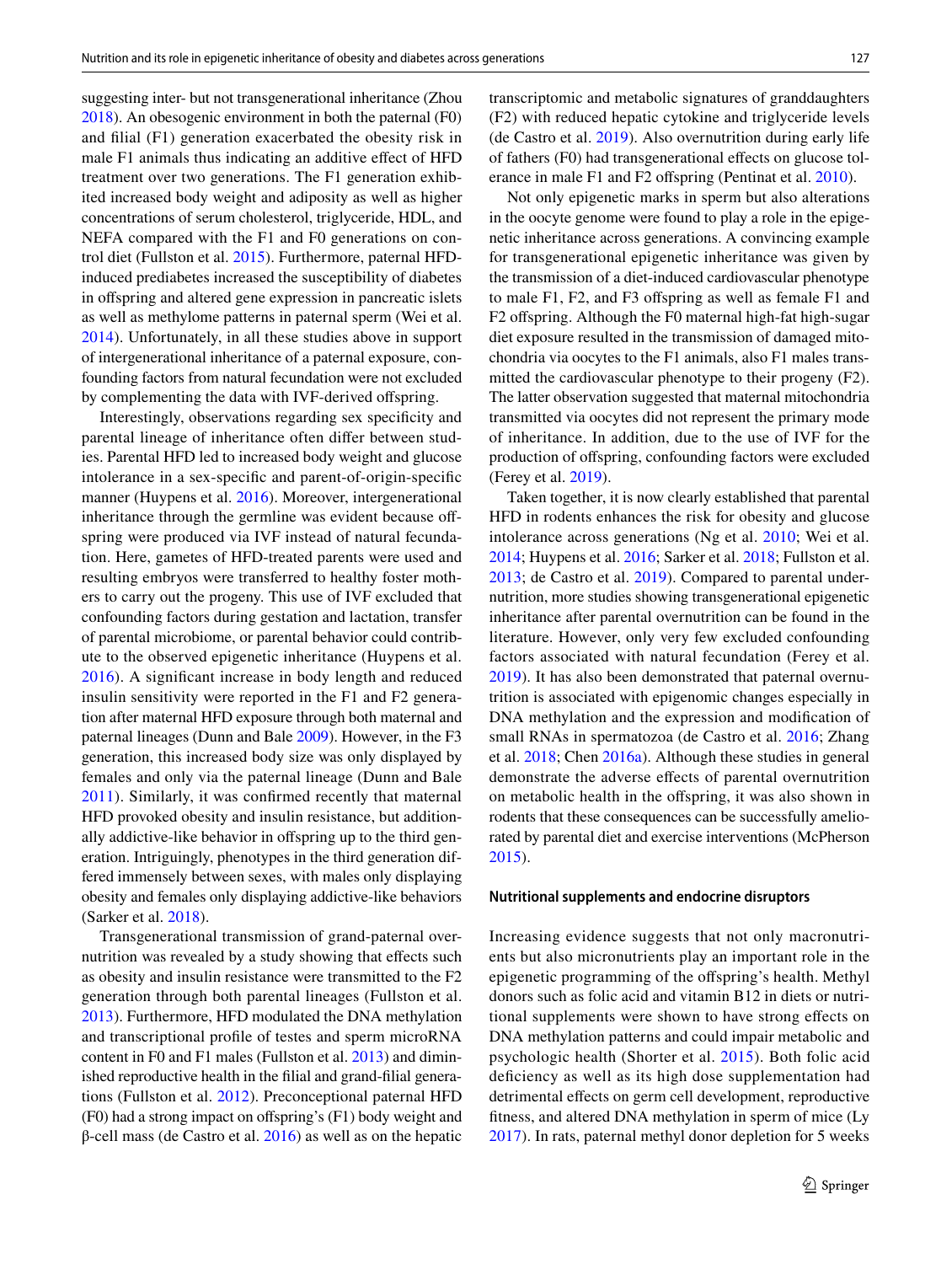prior to mating also increased ofspring's depression- and anxiety-like behaviors (McCoy et al. [2018\)](#page-13-18). A clear causative demonstration of efects from a dietary methyl donor supplementation was provided for the case of the mouse *Agouti viable yellow* (A<sup>vy</sup>) allele. The allele is hypermethylated in mothers that receive a diet supplemented with methyl donors. The resulting phenotype comprises a pseudoagouti coat color and protection against obesity and diabetes which is inherited epigenetically across generations (Cropley et al. [2006](#page-12-14); Wolf et al. [1998](#page-14-10)).

Furthermore, synthetic chemicals in the environment that interfere with the hormonal system, so-called endocrine disruptors, can afect ofspring's health. As one of the frst examples, it was shown that vinclozolin, a widely used fungicide with signifcant anti-androgenic efects, has transgenerational efects in rats. Maternal transient exposure to vinclozolin during pregnancy negatively afected male rats' fertility from the F1 until the F4 generation through the male germline (Ben Maamar et al. [2018\)](#page-11-2).

Another rather ubiquitous endocrine disruptor is bisphenol A (BPA). It is a precursor for the production of many diferent plastics used extensively, for example, to line water pipes and in diverse household products. Consequently, BPA is detectable in most humans (Vandenberg [2010\)](#page-14-31). Long-term exposure to environmental doses of BPA might increase, for example, the development of chronic metabolic diseases and reproductive abnormalities. Studies in rodents suggested inheritance of adverse efects of BPA across generations (Manikkam [2013;](#page-13-21) Salian et al. [2009\)](#page-14-18).

The list of endocrine disruptors and chemicals that directly impact on epigenetic mechanisms will most likely continue to grow. However, whether and to which extent they impact on epigenetic inheritance across generations still needs to be investigated. Also, it should be noted that chemicals such as endocrine disruptors are not exclusively limited to synthetic compounds but also occur naturally. For example, phytoestrogens are produced by a large number of plants including soy products, vegetables and fruits that humans always have consumed. Although phytoestrogens are absorbed into the human circulatory system, their physiological efects are rather unclear.

#### <span id="page-9-0"></span>**Epimutations triggered by diets**

Three main types of epimutations are currently considered as the major mediators of epigenetic inheritance: various post-translational histone modifications, genomic DNA methylation and diverse non-coding RNAs (Ben Maamar et al. [2018;](#page-11-2) Miska and Ferguson-Smith [2016](#page-13-36)). Commonly, these epigenetic markers can have profound efects on the transcriptional regulation with the ability to either enhance or repress gene expression.

#### **Histone modifcations**

Post-translational histone modifcations such as methylations and acetylations regulate the accessibility of DNA for transcription factors and can therefore regulate gene expression. Nevertheless, the role of histone modifcations in transgenerational epigenetic inheritance is poorly understood and, so far, rarely investigated. One reason for this void lies in the complexity and dynamic nature of histone modifcations. It is currently not possible to grasp a whole genomewide picture of all histone modifcations in one particular state. Secondly, in mammalian sperm, histones are widely replaced by protamines at a late stage in the haploid phase of spermatogenesis. Protamines allow for denser packaging of DNA, which is essential for sperm head condensation and DNA stabilization. This observation most likely excludes histones as major carriers of epigenetic marks in sperm (Ward and Coffey  $1991$ ). Yet,  $10-15\%$  of histones are retained in human sperm and 1–8% of histones remain in mouse sperm. Although, the fact that diets and nutrition afect histone modifcations is established (reviewed in Molina-Serrano et al. [2019](#page-13-37)), the extent to which they may contribute to epigenetic inheritance across generations still requires further investigation (Hammoud [2009\)](#page-13-38). Some recent publications suggested that the in utero exposure to maternal HFD treatment led to alterations in histone acetylation and methylation in the flial (Masuyama and Hiramatsu [2012](#page-13-8)) and grand-flial generation's (Masuyama et al. [2015\)](#page-13-12) adipose tissue and diferential expression of the adiponectin and leptin genes.

#### **DNA methylation**

As already mentioned above DNA methylation patterns in mammals are globally erased twice. This so-called reprogramming occurs frst during the initial cell divisions after fertilization of the oocyte and has been linked to the totipotency of embryonic cells (Reik et al. [2001\)](#page-14-33). The second round of global DNA demethylation occurs in primordial germ cells later during embryogenesis. However, it has also been shown that imprinted genes and genes that are diferentially methylated between maternal and paternal alleles can be protected against reprogramming and can thus escape global demethylation (Lane [2003;](#page-13-39) Morgan et al. [2005](#page-13-40)). Therefore, DNA methylation is a potential candidate for epigenetic marks that might impose epigenetic inheritance across generations. Accordingly, patterns of DNA methylation have been analyzed, for example, in sperm and other tissues in transgenerational studies. Although several associations between transgenerational epigenetic inheritance and methylation changes were found, they do not prove that these epimutations are causative (Dias and Ressler [2014;](#page-12-32) Carone et al. [2010\)](#page-12-10). For example, in humans, paternal obesity altered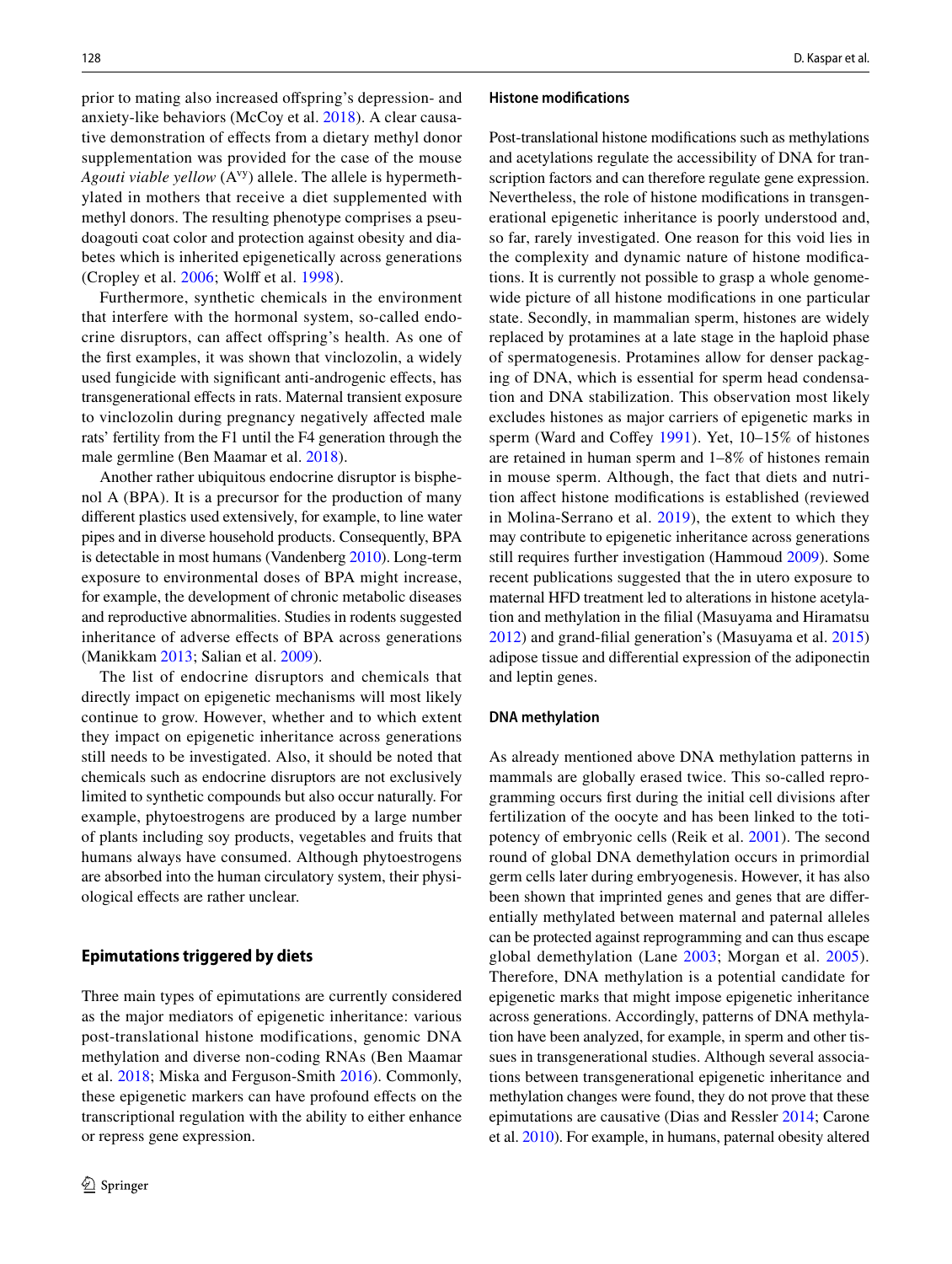DNA methylation in offspring (Soubry et al. [2015](#page-14-21)) and in mice, early caloric restriction and paternal LPD could alter DNA methylation in offspring's sperm and tissues (Carone et al. [2010](#page-12-10); Radford et al. [2014\)](#page-14-13). In addition, DNA methylation patterns of metabolic genes were altered in mothers and ofspring following maternal HFD treatment (Ge [2014](#page-12-9)). For example, methylation of the *Leptin* promoter was increased and methylation of the *Ppara* promoter was decreased in oocytes of HFD-treated mice (F0) as well as in oocytes and liver of their female offspring (F1) (Ge [2014](#page-12-9)). What is lacking, so far, is a causative proof, for example, showing that the experimental manipulation of distinct methylation patterns associated with nutrition or diets would either cause or prevent epigenetic inheritance across generations. There are also a number of studies claiming that, for example, changes in sperm methylome were not accountable for the epigenetic inheritance of diet-induced phenotypes (Shea [2015\)](#page-14-34) or other papers that did not observe global DNA methylome changes in the progeny's tissues following in utero caloric restriction (Zelko et al. [2019](#page-14-11); Zhu et al. [2016](#page-14-12)).

#### **Noncoding RNAs**

Small non-coding RNAs (sncRNAs) such as microRNAs (miRNAs), small-interfering RNAs (siRNAs) and piwiinteracting RNAs (piRNAs), have been recognized as functional regulators of gene transcription and translation, for example, by targeting messenger RNAs (mRNAs) for degradation. Apparently, also other non-coding RNAs such as ribosomal RNAs (rRNAs) and transfer RNAs (tRNAs) as well as their fragments function as regulators of gene expression. Therefore, non-coding RNAs were suggested as a third group of epigenetic marks that might transmit an environmentally induced phenotype from parents to subsequent generations (Chen et al. [2016b](#page-12-39)).

In contrast to DNA methylation and histone modifcations, there is rather convincing data suggesting a causative role for sncRNAs in the epigenetic inheritance of nutrition related phenotypes. So far, most of the studies investigated the male contribution to epigenetic inheritance and therefore only sncRNAs of sperm and not oocytes (Zhang [2019](#page-14-35)). Additionally, considering the enormous diference in size and RNA content between oocyte and sperm cell, the question was raised how efectively a fraction of sperm RNA can impact the F1 epigenome and phenotype (Kiani and Rassoulzadegan [2013](#page-13-41)). Clearly, alterations in sperm sncRNA content after paternal HFD and obesity were documented in several studies (Donkin et al. [2016](#page-12-25); Fullston et al. [2013](#page-12-17); Sarker et al. [2019](#page-14-16)). Sperm-derived small RNAs and in particular fragmented tRNAs were altered by paternal LPD in mice and were sufficient to regulate expression of endogenous retroelements in the preimplantation embryo. This was the case following injection of small RNA fractions isolated from mature sperm or of synthetic fragmented tRNAs into oocytes (Sharma et al. [2016](#page-14-14)). There is also evidence that vesicles, so-called epididymosomes which carry RNAs from somatic cells, fuse with sperm cells during their maturation and migration through the epididymis (Sharma et al. [2016](#page-14-14)). Also long coding and non-coding RNAs were altered in sperm of HFD-induced obese fathers and their ofspring (An [2017\)](#page-11-1). Several additional intriguing gain-of-function experiments have further consolidated that either specifc miRNAs or fractions of RNAs isolated from sperm are sufficient to reproduce the outcome of epigenetic inheritance of a paternal nutritional restriction or challenge. Synthetic oligos or fractions of sncRNAs were injected into naïve zygotes and reproduced respective metabolic and behavioral phe-notypes in the offspring (Chen [2016a;](#page-12-38) Sarker et al. [2019](#page-14-16); Gapp [2014](#page-12-40); Grandjean [2015\)](#page-12-41). In order to demonstrate that the examined small RNAs are also required in vivo for epigenetic inheritance, it would be essential to experimentally eliminate (or repress) these RNAs in gametes and assess whether this leads to the loss of the phenotype in the resulting offspring. Towards this end it has already been shown that deletion of the tRNA methyltransferase, *Dnmt2*, in mice abolished the epigenetic inheritance of HFD-induced metabolic disorders to ofspring. This was accompanied by a loss of m<sup>5</sup>C-methylation in position 38 of some tRNAs and an increase of fragmented tRNA-Gly in sperm (Zhang et al. [2018](#page-14-29)).

Thus, there is persuasive evidence that non-coding RNAs play an important role in epigenetic inheritance of acquired metabolic phenotypes via sperm in rodents. Similar data for oocytes are still missing and the relevance for humans is awaiting formal proof. Also it should probably be pointed out that at least formally the contribution of acquired *genetic* alterations, so far, cannot be ruled out, since none of the experimental approaches, included genome-wide sequencing across generations yet. However, the (fast) reversion of epigenetically inherited phenotypes may possibly be used as argument against a genetic contribution.

### **Therapeutic interventions**

Do we have the option to avoid the transmission of potentially harmful epigenetic changes to our ofspring? So far, there are only few studies dealing with this topic. Pharmacological compounds targeting epigenetic mechanisms are already in clinical use for cancer therapy. In diabetes, metformin is a widely used antidiabetic drug with potent glucose-lowering activity and it was recently documented that it also modulates epigenetic processes (Bridgeman et al. [2018](#page-12-42)). Studies of the impact of maternal metformin on the ofspring are limited to mothers with gestational diabetes and mostly report highly variable results regarding offspring's body weight and metabolic health outcome (Carlsen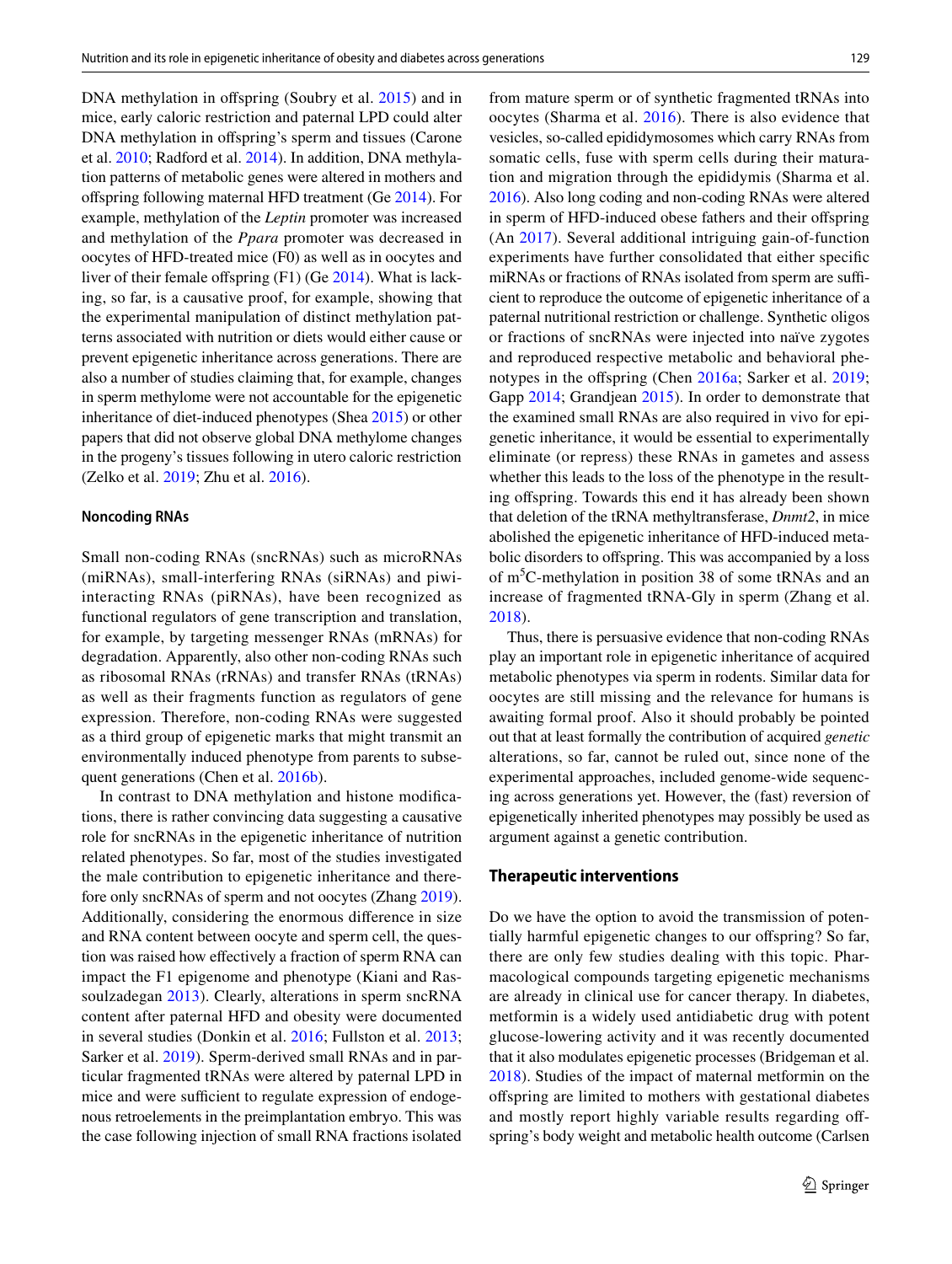et al. [2012](#page-12-43); Ijas et al. [2015](#page-13-42); Salomaki et al. [2013](#page-14-36)). Bariatric surgery is a highly effective intervention for weight loss and metabolic improvement in obese patients. Several studies in humans and rodents after maternal gastric bypass, however, yielded inconsistent results regarding the offspring's metabolic health (Carreau et al. [2017](#page-12-44); Pietrobon et al. [2019;](#page-14-37) Willmer et al. [2015\)](#page-14-38). Furthermore, parental physical exercise can have a signifcant impact on the ofspring. Maternal exercise during pregnancy was linked to reduced obesity risk in offspring and differentially methylated regions in imprinted genes in the offspring (McCullough et al. [2015\)](#page-13-30). However, these observations could also be attributed to the in utero exposure of the embryo. Recently, diferent circulating miRNAs in blood that are controlled by exercise and genome-wide DNA methylation changes were detected in human spermatozoa providing a relevant indication of intergenerational epigenetic inheritance (Stanford et al. [2018](#page-14-39))—somewhat reminiscent to the mechanism described for epididymosomes in rodents (see above). Once the mechanism(s) of epigenetic inheritance become more established the issue of blocking the transmission of undesired traits can be addressed more easily.

# **Conclusion**

From reviewing the current literature there is plenty of evidence from animal studies and strong support from human prospective and epidemiological studies in favor of intergenerational epigenetic inheritance of metabolic disorders following dietary constraint. Results for transgenerational epigenetic inheritance, however, vary strongly depending on the experimental setup and are sometimes ambiguous. Human studies are always infuenced by cultural and direct environmental factors and therefore more difficult to interpret. Confounding factors such as behavior learned from parents and the social context, shared microbiomes, heterogeneous genetic and environmental backgrounds and others are difficult to discern from epigenetic inheritance transmitted via gametes in humans.

Certainly, direct in utero exposure and early postnatal exposure through lactation to maternal diet also can have profound efects on metabolism later in life. In addition, paternal and maternal nutrition before fertilization also afects metabolic health of the ofspring. In experimental designs it is therefore important to exclude confounding factors, for example, by using IVF and healthy foster mothers. This way, true epigenetic inheritance through the parental gametes and potential mechanisms can be investigated. Interestingly, although both parents influence their offspring, the mode of action and the specifc metabolic consequences for the ofspring apparently vary between maternal and paternal epigenetic inheritance. In man overnutrition, obesity and diabetes are strong factors for the ofspring's metabolic health and make parents to some degree responsible for the health of their offspring. In this sense we have learned that not all inheritance is fatefully determined by the genes we inherited from mom and dad. Instead the discovery of epigenetic inheritance across generations brings some freedom into inheritance via gametes that is controlled by parental lifestyle. Unfortunately, we are still far from predicting the best type of intervention—be it exercise, change of diet or pharmacological intervention—for each individual parent to provide the best conditions for metabolic health of our offspring. Yet, we are positive that current and future research of epigenetic inheritance will generate the basic knowledge to make good decisions.

**Acknowledgements** Open Access funding provided by Projekt DEAL. SH is in part funded by the Helmholtz Alliance Aging and Metabolic Programming (AMPro). The project (GO-DS21) has received funding from the European Union's Horizon 2020 research and innovation programme under Grant Agreement No 848077. The article refects only the authors views and the Commission is not responsible for any use that may be made of the information it contains.

## **Compliance with ethical standards**

**Conflict of interest** On behalf of all authors, the corresponding author states that there is no confict of interest.

**Open Access** This article is licensed under a Creative Commons Attribution 4.0 International License, which permits use, sharing, adaptation, distribution and reproduction in any medium or format, as long as you give appropriate credit to the original author(s) and the source, provide a link to the Creative Commons licence, and indicate if changes were made. The images or other third party material in this article are included in the article's Creative Commons licence, unless indicated otherwise in a credit line to the material. If material is not included in the article's Creative Commons licence and your intended use is not permitted by statutory regulation or exceeds the permitted use, you will need to obtain permission directly from the copyright holder. To view a copy of this licence, visit<http://creativecommons.org/licenses/by/4.0/>.

# **References**

- <span id="page-11-4"></span>Alfaradhi MZ, Ozanne SE (2011) Developmental programming in response to maternal overnutrition. Front Genet 2:27
- <span id="page-11-1"></span>An T et al (2017) Long non-coding RNAs could act as vectors for paternal heredity of high fat diet-induced obesity. Oncotarget 8(29):47876–47889
- <span id="page-11-0"></span>Balasa A et al (2011) Chronic maternal protein deprivation in mice is associated with overexpression of the cohesin-mediator complex in liver of their offspring. J Nutr  $141(12):2106-2112$
- <span id="page-11-3"></span>Baumeier C et al (2015) Caloric restriction and intermittent fasting alter hepatic lipid droplet proteome and diacylglycerol species and prevent diabetes in NZO mice. Biochim Biophys Acta 1851(5):566–576
- <span id="page-11-2"></span>Ben Maamar M et al (2018) Alterations in sperm DNA methylation, non-coding RNA expression, and histone retention mediate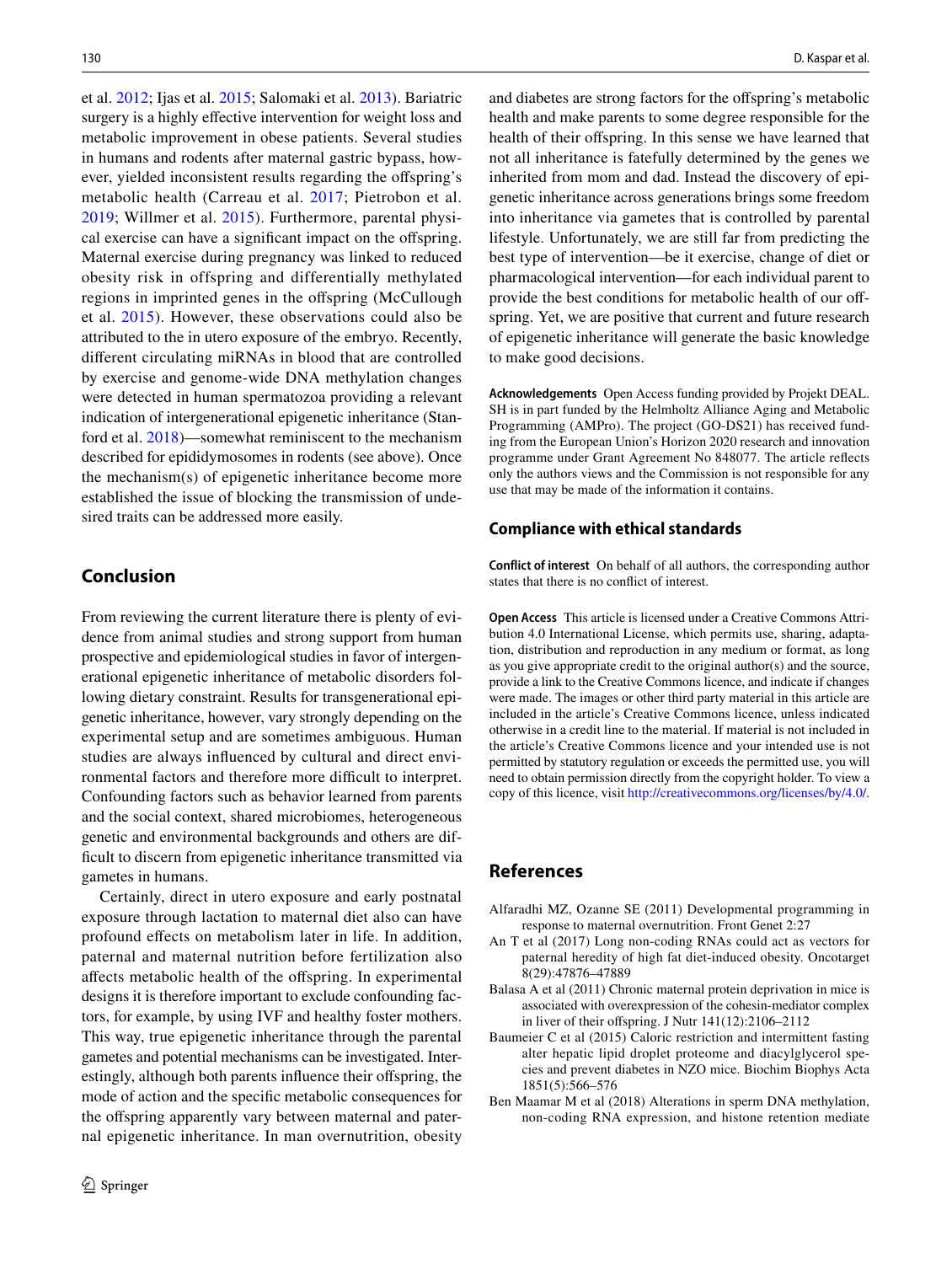vinclozolin-induced epigenetic transgenerational inheritance of disease. Environ Epigenet 4(2):dvy010

- <span id="page-12-22"></span>Bennett PH (1999) Type 2 diabetes among the Pima Indians of Arizona: an epidemic attributable to environmental change? Nutr Rev 57(5 Pt 2):S51–S54
- <span id="page-12-33"></span>Blewitt ME et al (2006) Dynamic reprogramming of DNA methylation at an epigenetically sensitive allele in mice. PLoS Genet 2(4):e49
- <span id="page-12-42"></span>Bridgeman SC et al (2018) Epigenetic effects of metformin: from molecular mechanisms to clinical implications. Diabetes Obes Metab 20(7):1553–1562
- <span id="page-12-7"></span>Buckley AJ et al (2005) Altered body composition and metabolism in the male offspring of high fat-fed rats. Metabolism 54(4):500–507
- <span id="page-12-30"></span>Bye A et al (2013) Circulating microRNAs and aerobic ftness: the HUNT-study. PLoS ONE 8(2):e57496
- <span id="page-12-8"></span>Cannon MV et al (2014) Maternal nutrition induces pervasive gene expression changes but no detectable DNA methylation diferences in the liver of adult offspring. PLoS ONE 9(3):e90335
- <span id="page-12-43"></span>Carlsen SM, Martinussen MP, Vanky E (2012) Metformin's efect on first-year weight gain: a follow-up study. Pediatrics 130(5):e1222–e1226
- <span id="page-12-10"></span>Carone BR et al (2010) Paternally induced transgenerational environmental reprogramming of metabolic gene expression in mammals. Cell 143(7):1084–1096
- <span id="page-12-44"></span>Carreau AM et al (2017) Pregnancy after bariatric surgery: balancing risks and benefts. Can J Diabetes 41(4):432–438
- <span id="page-12-6"></span>Cavariani MM et al (2019) Maternal protein restriction differentially alters the expression of AQP1, AQP9 and VEGFr-2 in the epididymis of rat ofspring. Int J Mol Sci. [https://doi.](https://doi.org/10.3390/ijms20030469) [org/10.3390/ijms20030469](https://doi.org/10.3390/ijms20030469)
- <span id="page-12-38"></span>Chen Q et al (2016a) Sperm tsRNAs contribute to intergenerational inheritance of an acquired metabolic disorder. Science 351(6271):397–400
- <span id="page-12-39"></span>Chen Q, Yan W, Duan E (2016b) Epigenetic inheritance of acquired traits through sperm RNAs and sperm RNA modifcations. Nat Rev Genet 17(12):733–743
- <span id="page-12-35"></span>Cohen K et al (2017) Caloric restriction ameliorates cardiomyopathy in animal model of diabetes. Exp Cell Res 350(1):147–153
- <span id="page-12-36"></span>Crnic LS, Chase HP (1978) Models of infantile undernutrition in rats: efects on milk. J Nutr 108(11):1755–1760
- <span id="page-12-14"></span>Cropley JE et al (2006) Germ-line epigenetic modifcation of the murine A vy allele by nutritional supplementation. Proc Natl Acad Sci USA 103(46):17308–17312
- <span id="page-12-5"></span>Crossland RF et al (2017) Chronic maternal low-protein diet in mice afects anxiety, night-time energy expenditure and sleep patterns, but not circadian rhythm in male ofspring. PLoS ONE 12(1):e0170127
- <span id="page-12-1"></span>Daxinger L, Whitelaw E (2012) Understanding transgenerational epigenetic inheritance via the gametes in mammals. Nat Rev Genet 13(3):153–162
- <span id="page-12-19"></span>de Castro BT et al (2016) High-fat diet reprograms the epigenome of rat spermatozoa and transgenerationally afects metabolism of the ofspring. Mol Metab 5(3):184–197
- <span id="page-12-20"></span>de Castro BT et al (2019) Paternal high-fat diet transgenerationally impacts hepatic immunometabolism. Faseb J. 33:6269–6280
- <span id="page-12-3"></span>de Rooij SR et al (2006) Glucose tolerance at age 58 and the decline of glucose tolerance in comparison with age 50 in people prenatally exposed to the Dutch famine. Diabetologia 49(4):637–643
- <span id="page-12-0"></span>Deans C, Maggert KA (2015) What do you mean, "epigenetic"? Genetics 199(4):887–896
- <span id="page-12-23"></span>del Rosario MC et al (2014) Potential epigenetic dysregulation of genes associated with MODY and type 2 diabetes in humans exposed to a diabetic intrauterine environment: an analysis of genome-wide DNA methylation. Metabolism 63(5):654–660
- <span id="page-12-29"></span>Denham J (2018) Exercise and epigenetic inheritance of disease risk. Acta Physiol (Oxf) 222(1):20. [https://doi.org/10.1111/](https://doi.org/10.1111/apha.12881) [apha.12881](https://doi.org/10.1111/apha.12881)
- <span id="page-12-31"></span>Denham J et al (2015) Genome-wide sperm DNA methylation changes after 3 months of exercise training in humans. Epigenomics 7(5):717–731
- <span id="page-12-4"></span>Desai M et al (2007) The timing of nutrient restriction during rat pregnancy/lactation alters metabolic syndrome phenotype. Am J Obstet Gynecol 196(6):555.e1–7
- <span id="page-12-26"></span>Di Francesco A et al (2018) A time to fast. Science 362(6416):770–775
- <span id="page-12-32"></span>Dias BG, Ressler KJ (2014) Parental olfactory experience infuences behavior and neural structure in subsequent generations. Nat Neurosci 17(1):89–96
- <span id="page-12-34"></span>Dolinoy DC et al (2010) Variable histone modifcations at the A(vy) metastable epiallele. Epigenetics 5(7):637–644
- <span id="page-12-25"></span>Donkin I et al (2016) Obesity and bariatric surgery drive epigenetic variation of spermatozoa in humans. Cell Metab 23(2):369–378
- <span id="page-12-13"></span>Dunn GA, Bale TL (2009) Maternal high-fat diet promotes body length increases and insulin insensitivity in second-generation mice. Endocrinology 150(11):4999–5009
- <span id="page-12-16"></span>Dunn GA, Bale TL (2011) Maternal high-fat diet effects on third-generation female body size via the paternal lineage. Endocrinology 152(6):2228–2236
- <span id="page-12-24"></span>Eriksen W, Sundet JM, Tambs K (2013) Paternal age at birth and the risk of obesity in young adulthood: a register-based birth cohort study of Norwegian males. Am J Hum Biol 25(1):29–34
- <span id="page-12-21"></span>Ferey JLA et al (2019) A maternal high-fat, high-sucrose diet induces transgenerational cardiac mitochondrial dysfunction independently of maternal mitochondrial inheritance. Am J Physiol Heart Circ Physiol 316(5):H1202–h1210
- <span id="page-12-15"></span>Frantz ED et al (2011) Transgenerational endocrine pancreatic adaptation in mice from maternal protein restriction in utero. Mech Ageing Dev 132(3):110–116
- <span id="page-12-2"></span>Fuchsberger C et al (2016) The genetic architecture of type 2 diabetes. Nature 536(7614):41–47
- <span id="page-12-18"></span>Fullston T et al (2012) Diet-induced paternal obesity in the absence of diabetes diminishes the reproductive health of two subsequent generations of mice. Hum Reprod 27(5):1391–1400
- <span id="page-12-17"></span>Fullston T et al (2013) Paternal obesity initiates metabolic disturbances in two generations of mice with incomplete penetrance to the F2 generation and alters the transcriptional profle of testis and sperm microRNA content. Faseb J 27(10):4226–4243
- <span id="page-12-12"></span>Fullston T et al (2015) Paternal obesity induces metabolic and sperm disturbances in male ofspring that are exacerbated by their exposure to an "obesogenic" diet. Physiol Rep. [https://doi.](https://doi.org/10.14814/phy2.12336) [org/10.14814/phy2.12336](https://doi.org/10.14814/phy2.12336)
- <span id="page-12-27"></span>Gabel K et al (2018) Effects of 8-hour time restricted feeding on body weight and metabolic disease risk factors in obese adults: a pilot study. Nutr Healthy Aging 4(4):345–353
- <span id="page-12-40"></span>Gapp K et al (2014) Implication of sperm RNAs in transgenerational inheritance of the efects of early trauma in mice. Nat Neurosci 17(5):667–669
- <span id="page-12-9"></span>Ge ZJ et al (2014) DNA methylation in oocytes and liver of female mice and their ofspring: efects of high-fat-diet-induced obesity. Environ Health Perspect 122(2):159–164
- <span id="page-12-28"></span>Gill S, Panda S (2015) A smartphone app reveals erratic diurnal eating patterns in humans that can be modulated for health benefts. Cell Metab 22(5):789–798
- <span id="page-12-41"></span>Grandjean V et al (2015) RNA-mediated paternal heredity of dietinduced obesity and metabolic disorders. Sci Rep 5:18193
- <span id="page-12-11"></span>Graus-Nunes F et al (2015) Pregestational maternal obesity impairs endocrine pancreas in male F1 and F2 progeny. Nutrition 31(2):380–387
- <span id="page-12-37"></span>Grigor MR et al (1987) Effect of dietary protein and food restriction on milk production and composition, maternal tissues and enzymes in lactating rats. J Nutr 117(7):1247–1258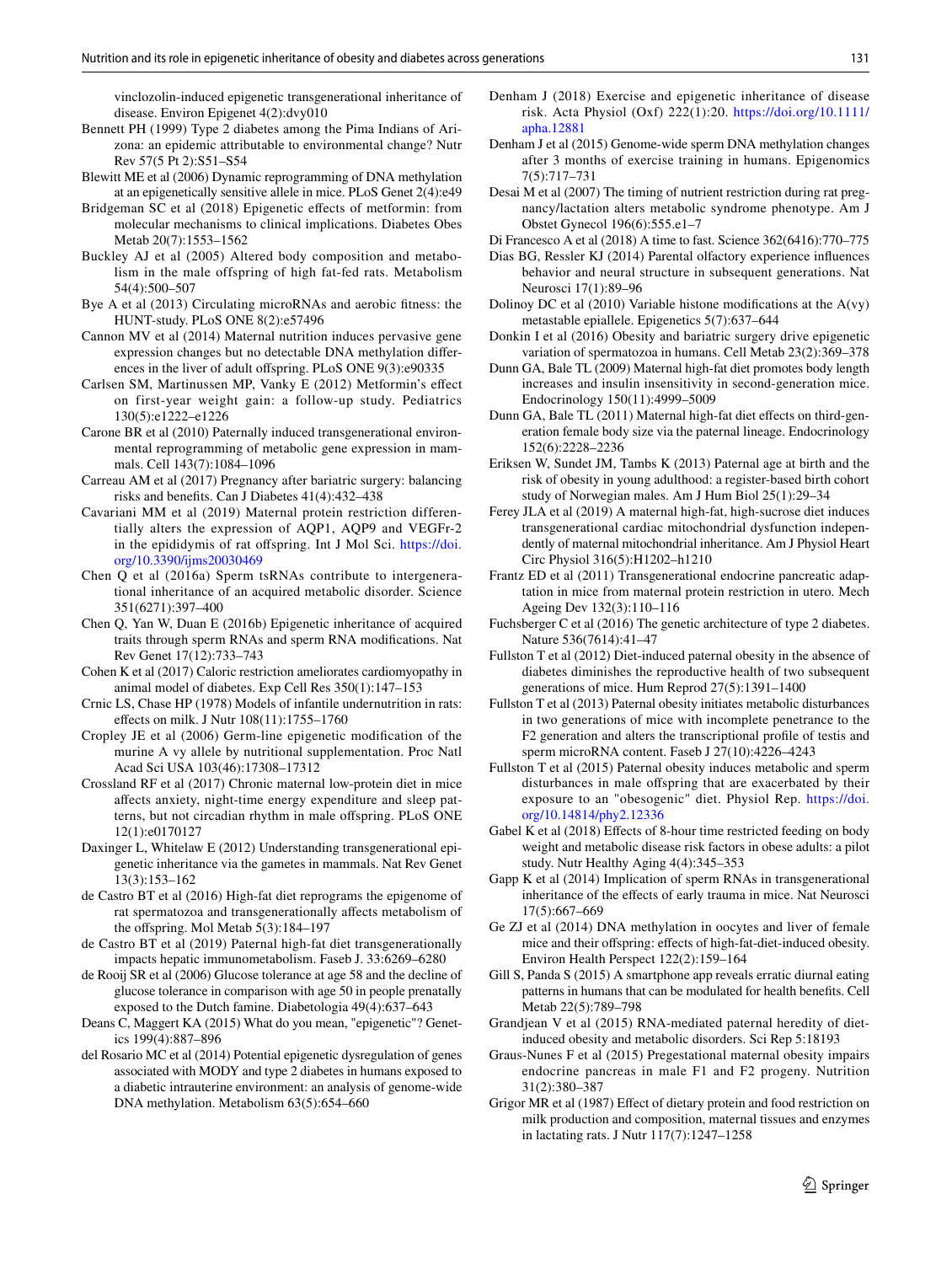- <span id="page-13-34"></span>Grimble RF, Mansaray YK (1987) Efects in rats of dietary protein inadequacy on lactose production, milk volume and components of the lactose synthetase complex (EC 2.4.1.22). Ann Nutr Metab 31(3):179–184
- <span id="page-13-2"></span>Hajkova P et al (2002) Epigenetic reprogramming in mouse primordial germ cells. Mech Dev 117(1–2):15–23
- <span id="page-13-38"></span>Hammoud SS et al (2009) Distinctive chromatin in human sperm packages genes for embryo development. Nature 460(7254):473–478
- <span id="page-13-20"></span>Hardikar AA et al (2015) Multigenerational undernutrition increases susceptibility to obesity and diabetes that is not reversed after dietary recuperation. Cell Metab 22(2):312–319
- <span id="page-13-11"></span>Harper KM et al (2014) Intergenerational and parent of origin effects of maternal calorie restriction on Igf2 expression in the adult rat hippocampus. Psychoneuroendocrinology 45:187–191
- <span id="page-13-5"></span>Heijmans BT et al (2008) Persistent epigenetic diferences associated with prenatal exposure to famine in humans. Proc Natl Acad Sci USA 105(44):17046–17049
- <span id="page-13-27"></span>Heilbronn LK et al (2006) Effect of 6-month calorie restriction on biomarkers of longevity, metabolic adaptation, and oxidative stress in overweight individuals: a randomized controlled trial. JAMA 295(13):1539–1548
- <span id="page-13-13"></span>Huang YH et al (2017) Maternal high-fat diet impairs glucose metabolism, beta-cell function and proliferation in the second generation of ofspring rats. Nutr Metab (Lond) 14:67
- <span id="page-13-16"></span>Huypens P et al (2016) Epigenetic germline inheritance of diet-induced obesity and insulin resistance. Nat Genet. 48:478–479
- <span id="page-13-42"></span>Ijas H et al (2015) A follow-up of a randomised study of metformin and insulin in gestational diabetes mellitus: growth and development of the children at the age of 18 months. BJOG 122(7):994–1000
- <span id="page-13-33"></span>Ingram DK, de Cabo R (2017) Calorie restriction in rodents: caveats to consider. Ageing Res Rev 39:15–28
- <span id="page-13-1"></span>Irmler M et al (2020) Beyond our genes: the (not so) controversial role of DNA methylation. Springer International Publishing, pp 175–208
- <span id="page-13-0"></span>Jablonka ELM (1995) Epigenetic inheritance and evolution: the Lamarckian dimension. Oxford University Press, Oxford
- <span id="page-13-7"></span>Jimenez-Chillaron JC et al (2005) Beta-cell secretory dysfunction in the pathogenesis of low birth weight-associated diabetes: a murine model. Diabetes 54(3):702–711
- <span id="page-13-9"></span>Jimenez-Chillaron JC et al (2009) Intergenerational transmission of glucose intolerance and obesity by in utero undernutrition in mice. Diabetes 58(2):460–468
- <span id="page-13-24"></span>Kaati G, Bygren LO, Edvinsson S (2002) Cardiovascular and diabetes mortality determined by nutrition during parents' and grandparents' slow growth period. Eur J Hum Genet 10(11):682–688
- <span id="page-13-10"></span>Kaczmarek MM, Mendoza T, Kozak LP (2016) Lactation undernutrition leads to multigenerational molecular programming of hypothalamic gene networks controlling reproduction. BMC Genomics 17:333
- <span id="page-13-41"></span>Kiani J, Rassoulzadegan M (2013) A load of small RNAs in the sperm: how many bits of hereditary information? Cell Res 23(1):18-19
- <span id="page-13-39"></span>Lane N et al (2003) Resistance of IAPs to methylation reprogramming may provide a mechanism for epigenetic inheritance in the mouse. Genesis 35(2):88–93
- <span id="page-13-22"></span>Li C, Lumey LH (2017) Exposure to the Chinese famine of 1959–61 in early life and long-term health conditions: a systematic review and meta-analysis. Int J Epidemiol 46(4):1157–1170
- <span id="page-13-23"></span>Li J et al (2017) Prenatal exposure to famine and the development of hyperglycemia and type 2 diabetes in adulthood across consecutive generations: a population-based cohort study of families in Suihua, China. Am J Clin Nutr 105(1):221–227
- <span id="page-13-3"></span>Ling C, Ronn T (2019) Epigenetics in human obesity and type 2 diabetes. Cell Metab 29:1028–1044
- <span id="page-13-4"></span>Lumey LH, Stein AD, Kahn H (2009) Food restriction during gestation and impaired fasting glucose or glucose tolerance and type 2

diabetes mellitus in adulthood: evidence from the DutchHunger Winter Families Study 1:S164

- <span id="page-13-17"></span>Ly L et al (2017) Intergenerational impact of paternal lifetime exposures to both folic acid defciency and supplementation on reproductive outcomes and imprinted gene methylation. Mol Hum Reprod 23(7):461–477
- <span id="page-13-21"></span>Manikkam M et al (2013) Plastics derived endocrine disruptors (BPA, DEHP and DBP) induce epigenetic transgenerational inheritance of obesity, reproductive disease and sperm epimutations. PLoS ONE 8(1):e55387
- <span id="page-13-8"></span>Masuyama H, Hiramatsu Y (2012) Efects of a high-fat diet exposure in utero on the metabolic syndrome-like phenomenon in mouse ofspring through epigenetic changes in adipocytokine gene expression. Endocrinology 153(6):2823–2830
- <span id="page-13-12"></span>Masuyama H et al (2015) The effects of high-fat diet exposure in utero on the obesogenic and diabetogenic traits through epigenetic changes in adiponectin and leptin gene expression for multiple generations in female mice. Endocrinology 156(7):2482–2491
- <span id="page-13-18"></span>McCoy CR et al (2018) A paternal methyl donor depleted diet leads to increased anxiety- and depression-like behavior in adult rat ofspring. Biosci Rep.<https://doi.org/10.1042/BSR20180730>
- <span id="page-13-30"></span>McCullough LE et al (2015) Associations between prenatal physical activity, birth weight, and DNA methylation at genomically imprinted domains in a multiethnic newborn cohort. Epigenetics 10(7):597–606
- <span id="page-13-35"></span>McPherson NO et al (2015) Preconception diet or exercise intervention in obese fathers normalizes sperm microRNA profle and metabolic syndrome in female ofspring. Am J Physiol Endocrinol Metab 308(9):E805–E821
- <span id="page-13-31"></span>Mehta D et al (2019) DNA methylation from germline cells in veterans with PTSD. J Psychiatr Res 116:42–50
- <span id="page-13-26"></span>Miller LL et al (2014) Is the growth of the fetus of a non-smoking mother infuenced by the smoking of either grandmother while pregnant? PLoS ONE 9(2):e86781
- <span id="page-13-36"></span>Miska EA, Ferguson-Smith AC (2016) Transgenerational inheritance: models and mechanisms of non-DNA sequence-based inheritance. Science (New York, NY) 354(6308):59–63
- <span id="page-13-37"></span>Molina-Serrano D, Kyriakou D, Kirmizis A (2019) Histone modifcations as an intersection between diet and longevity. eCollection 10:192
- <span id="page-13-32"></span>Morgan HD et al (1999) Epigenetic inheritance at the agouti locus in the mouse. Nat Genet 23(3):314–318
- <span id="page-13-40"></span>Morgan HD et al (2005) Epigenetic reprogramming in mammals. Hum Mol Genet 14:47–58
- <span id="page-13-29"></span>Mourtakos SP et al (2015) Maternal lifestyle characteristics during pregnancy, and the risk of obesity in the ofspring: a study of 5,125 children. BMC Pregnancy Childbirth 15:66
- <span id="page-13-14"></span>Ng SF et al (2010) Chronic high-fat diet in fathers programs beta-cell dysfunction in female rat ofspring. Nature 467(7318):963–966
- <span id="page-13-15"></span>Ng SF et al (2014) Paternal high-fat diet consumption induces common changes in the transcriptomes of retroperitoneal adipose and pancreatic islet tissues in female rat offspring. Faseb J 28(4):1830–1841
- <span id="page-13-28"></span>Nielsen S et al (2014) The miRNA plasma signature in response to acute aerobic exercise and endurance training. PLoS ONE 9(2):e87308

<span id="page-13-25"></span>Northstone K et al (2014) Prepubertal start of father's smoking and increased body fat in his sons: further characterisation of paternal transgenerational responses. Eur J Hum Genet 22(12):1382–1386

- <span id="page-13-19"></span>Nowacka-Woszuk J et al (2018) Transgenerational effects of prenatal restricted diet on gene expression and histone modifcations in the rat. PLoS ONE 13(2):e0193464
- <span id="page-13-6"></span>Painter RC et al (2008) Transgenerational effects of prenatal exposure to the Dutch famine on neonatal adiposity and health in later life. BJOG 115(10):1243–1249